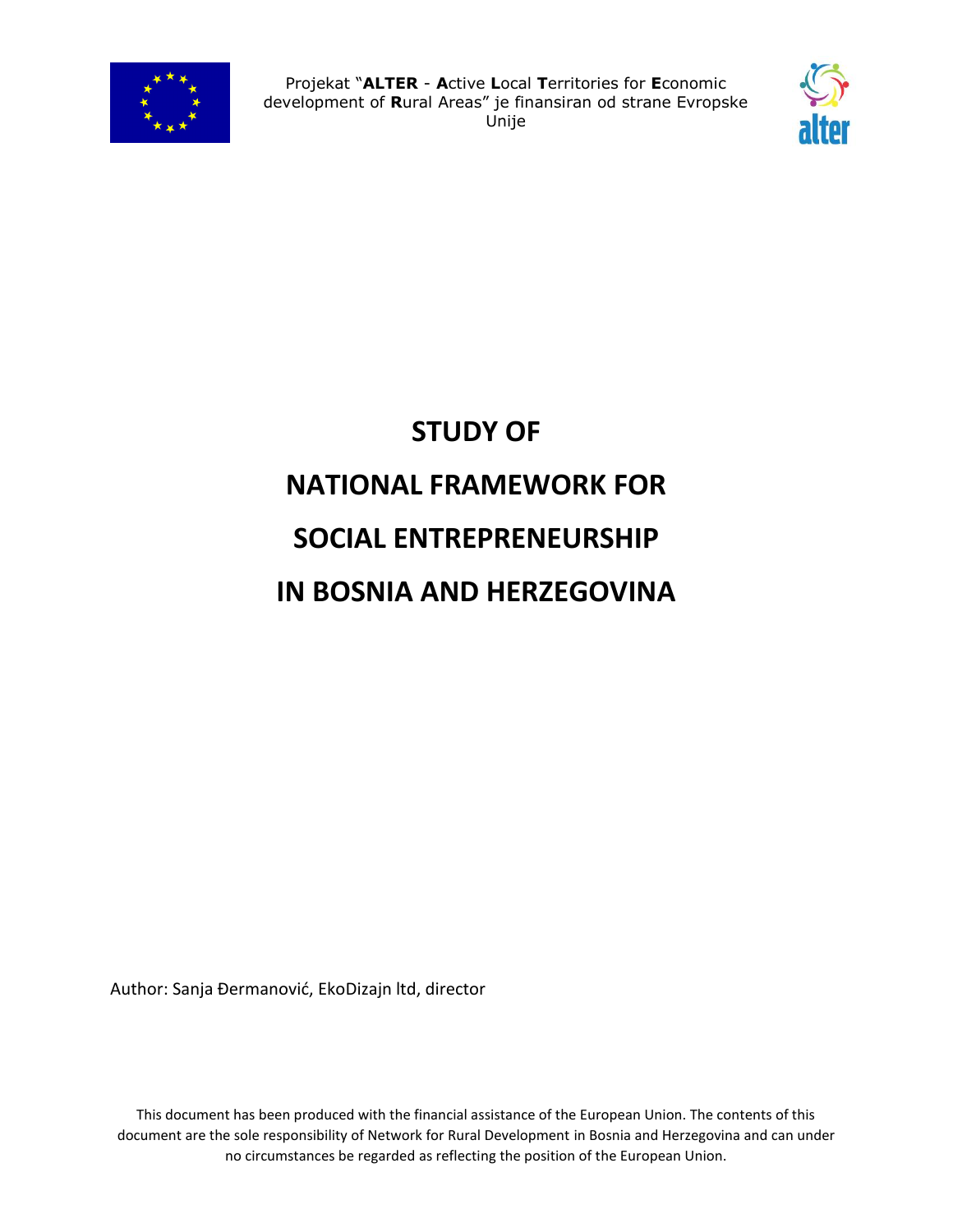



# **CONTENT:**

- Introduction
- What is Social Entrepreneurship?
- Social Entrepreneurship in Bosnia and Herzegovina
	- Overview of the Situation in Bosnia and Herzegovina Poverty and Social Exclusion
- European Tendencies in Social Entrepreneurship
- Level of Development of Social Entrepreneurship in Bosnia and Herzegovina, Main Actors and Legal Framework
	- Public Sector
	- Private Sector
	- Civil Society Organizations
- Public-civil-private Partnership for Development of Social Entrepreneurship in BiH
- Conclusions and Recommendations for Development of Social Entrepreneurship in Bosnia and Herzegovina
- Examples and Good Practices of the Social Entrepreneurship Activities in BiH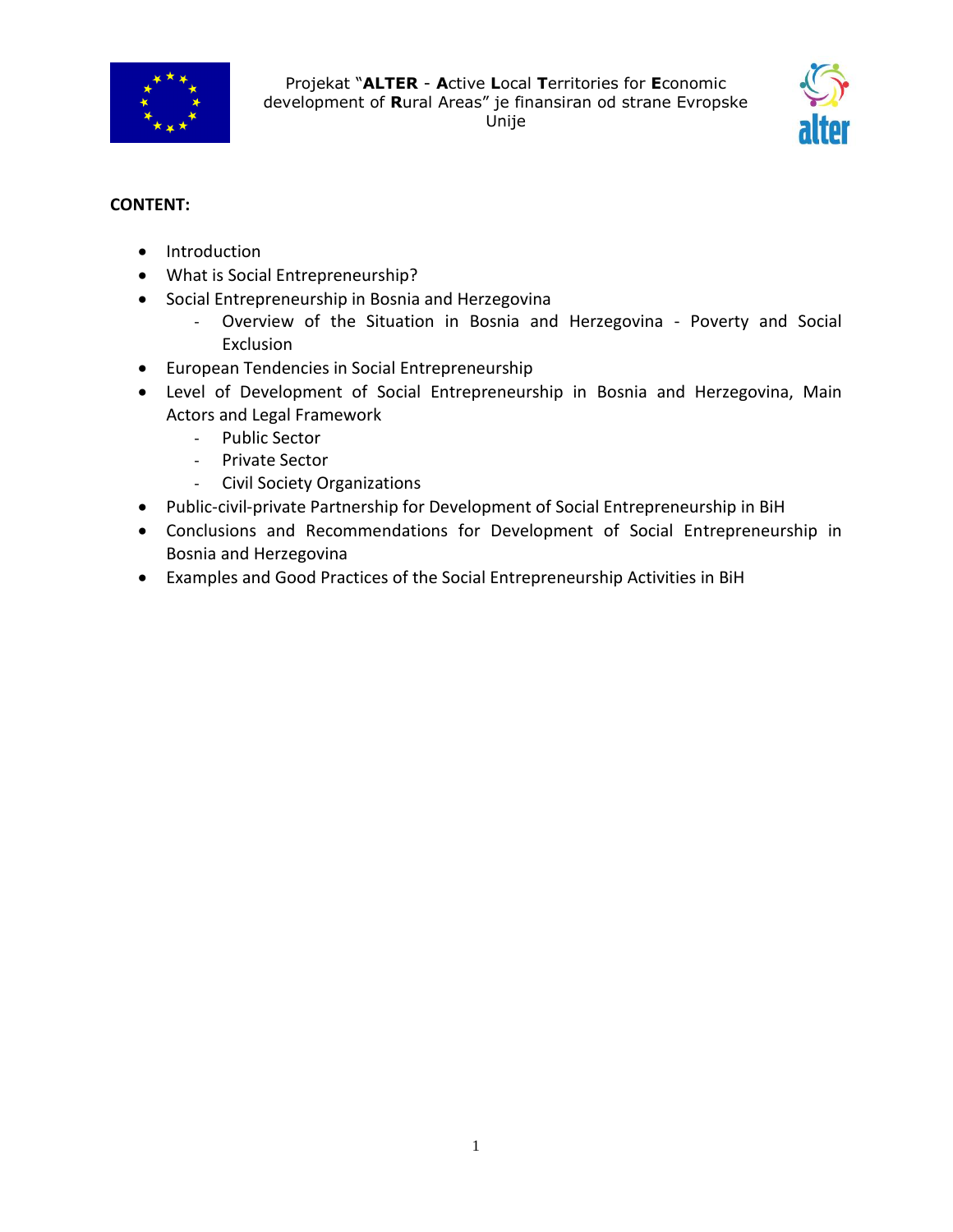



#### **Introduction**

In recent years, [social entrepreneurship](http://www.socialeconomynetwork.org/social-entrepreneurship/) has increasingly become a part of the social economy and of the market economy. Using business principles and practices, organizations or corporations generate income through the marketplace with the goal of raising funds for social or environmental causes or of empowering workers and improving their economic situation. Probably the best know example is the fair trade movement which allows consumers in the marketplace to ensure that growers/producers receive a fair portion of the profits produced for their labor.

Social economy puts people before profits, it invests in people, in their capacities and creativity, and empowers them, creating quality jobs and providing training as well as prioritizing social objectives. In a market economy, corporation are meant to generate a profit, they operate in the marketplace, providing goods and services and looking for customers' satisfaction. All this is also true for the social economy the difference being that in a social economy the profit goes toward meeting social objectives instead of generating individual wealth. By prioritizing social objectives, social economy takes and innovative approach to tackling social, economic and environmental needs in society that have been overlooked or inadequately addressed by the private or public sectors.

Social economy is an innovative and more effective way to respond to social needs in comparison with traditional approaches. Alongside specific actions addressed to vulnerable individuals and families, social economy activates multilevel synergies that seek solutions on issues of collective interest. This makes it possible to go beyond the care perspective, activating reciprocity practices, and at the same time producing both social and economic value.



Social economy does more than just respond to a social, economic or environmental need in society. It enhances relationships between residents, the local community and the wider society, while also promoting collective responsibility. This requires the active participation of individuals in social economy initiatives, in addition to joint collaboration between different public and private actors and stakeholders which is helpful for identifying common objectives, building long-term strategies, and renewing practices and policies that contribute to the common good  $1$ .

 *Social Economy Diagram<sup>2</sup>*

 $\overline{a}$ 

<sup>1</sup> Caritas[; https://www.caritas.eu/](https://www.caritas.eu/)

<sup>2</sup> The BC-Alberta Social Economy Research Research Alliance BALTA[; https://balta-sis.ca/](https://balta-sis.ca/)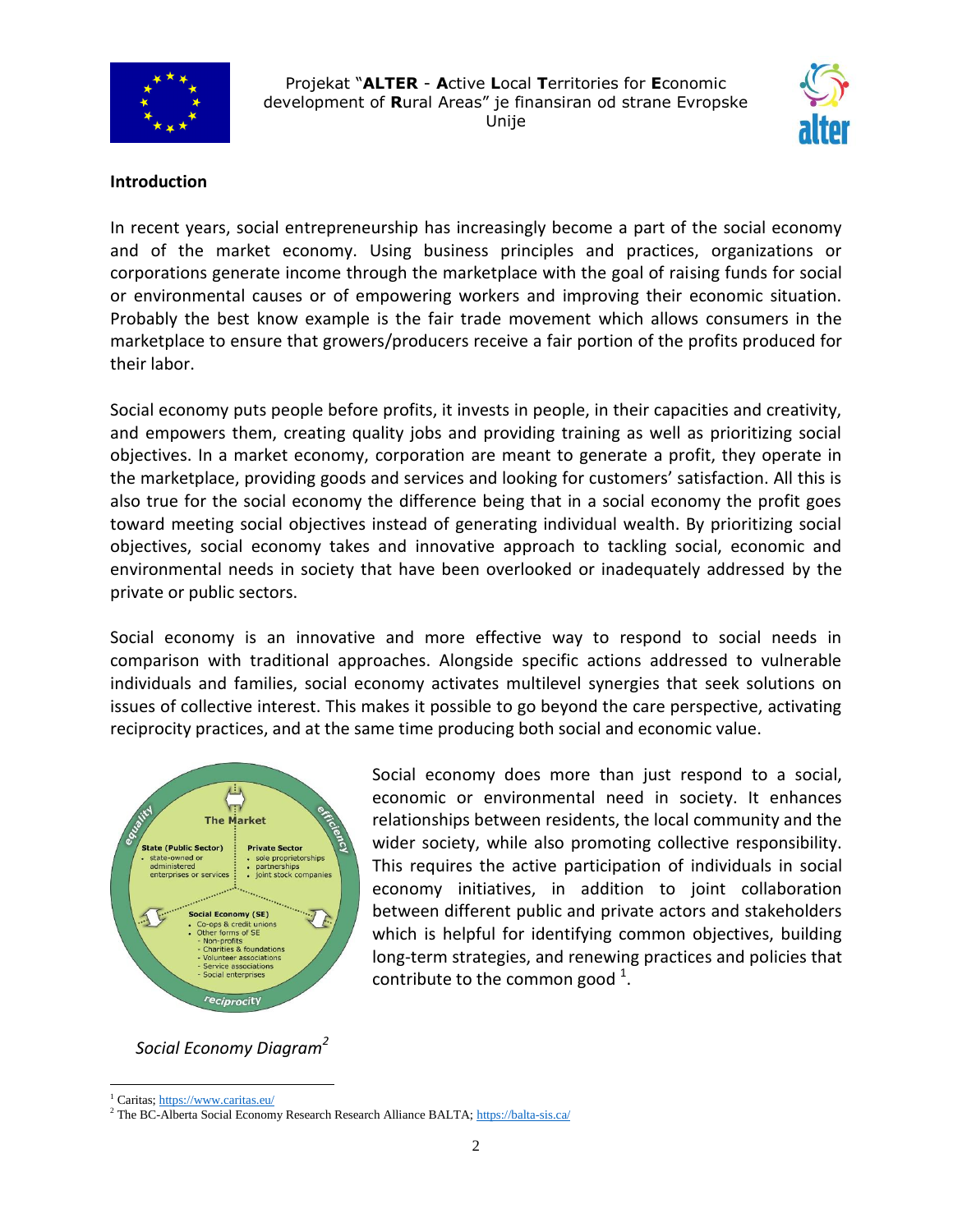



#### **What is Social Entrepreneurship?**

The simplest meaning of social entrepreneurship (in some cases also referred as altruistic entrepreneurship) is doing business for a social cause.

Social entrepreneurs combine commerce and social issues in a way that improves the lives of people connected to the cause. Business success is not measured in terms of profit alone – success to social entrepreneurs means that they also have improved society and community. Main focus is creation of positive workplaces and benefits for community while, simultaneously, satisfying and protecting interests of the all stakeholders - founders, owners, investors, suppliers, customers/clients etc.

There is no single universally accepted definition of social entrepreneurship. According to Bill Drayton (1980), one of the pioneers in social entrepreneurship field, four main qualities of social entrepreneur are: creativity, entrepreneurial quality, social impact of the idea, and ethical fiber. Social entrepreneurs are individuals with innovative solutions to society's most pressing social, cultural, and environmental challenges. They are ambitious and persistent — tackling major issues and offering new ideas for systems-level change<sup>3</sup>.

The *Organisation for Economic Co-operation and Development (OECD)*<sup>4</sup> defines social entrepreneurship as an innovative business model which connects economic and social goals and makes significant contribution to labor market integration, social inclusion and economic development.

According to Nonprofit Enterprise and Self-sustainability Team (NESsT)<sup>5</sup>, a social enterprise is a business created to further a social purpose in a financially sustainable way while for *Social Economy Network* social entrepreneurship is the engagement of entrepreneurial and business practices to promote the greater good of the community<sup>6</sup>.

Any definition of social entrepreneurship should reflect the need for a substitute for the market discipline that works for business entrepreneurs. Social entrepreneurs play the role of change agents in the social sector by adopting a mission to create and sustain social value (not just private value), recognizing and relentlessly pursuing new opportunities to serve that mission, engaging in a process of continuous innovation, adaptation, and learning, acting boldly without being limited by resources currently in hand, and exhibiting heightened accountability to the constituencies served and for the outcomes created<sup>7</sup>.

Social entrepreneurs are innovators who commit themselves to the need of the society, and on making products and services that solve social issues and problems. Unlike traditional startups and business ventures, their goal is to make the world a better place to live in, and not to take

 $\overline{a}$ <sup>3</sup> Ashoka[; https://www.ashoka.org/en](https://www.ashoka.org/en)

<sup>&</sup>lt;sup>4</sup> Organisation for Economic Co-operation and Develeopment[; http://www.oecd.org/](http://www.oecd.org/)

<sup>&</sup>lt;sup>5</sup> Nonprofit Enterprise and Self-sustainability Team (NESsT);  $\frac{https://www.nesst.org/}{https://www.nesst.org/})$ 

Social Economy Network[; http://www.socialeconomynetwork.org/](http://www.socialeconomynetwork.org/)

<sup>&</sup>lt;sup>7</sup> J. Gregory Dees; "The Meaning of .Social Entrepreneurship" (1998)[; https://entrepreneurship.duke.edu](https://entrepreneurship.duke.edu/)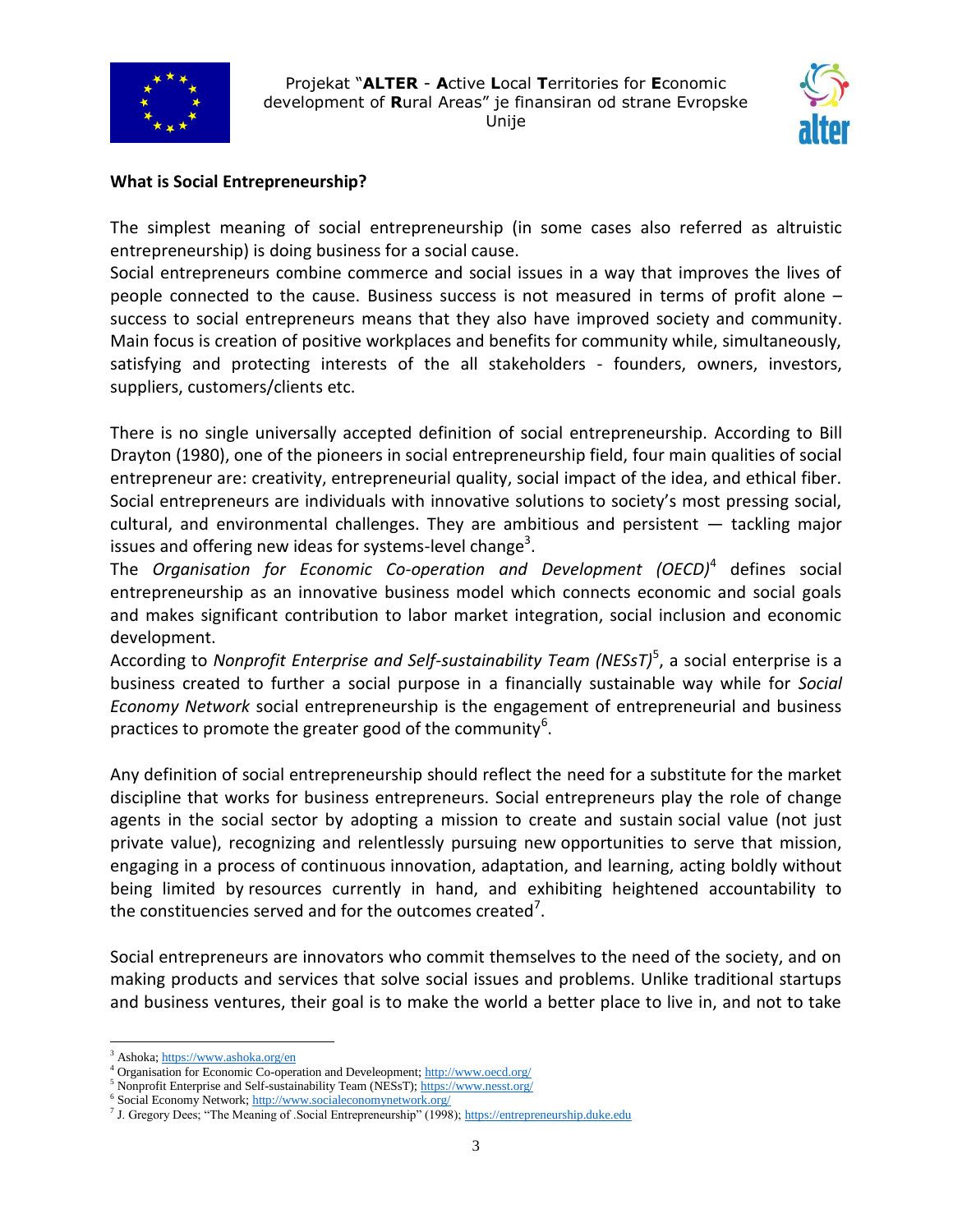



market share or to generate profits for the founders. Christopher Poizat, Founder & President of International Network of Social-Eco Entrepreneurs has defined Social Entrepreneurs as, "people who recognize social problems, decide to roll up their sleeves and get into action using entrepreneurial principles to organize, create, and manage a venture to implement social change that is sustainable, good for the planet and for the highest good of humanity**.**"

Entrepreneurs whether social, corporate or any other, majorly focus on creating profits whether for the organization or social well-being. The foremost responsibility is to benefit the people either inside or outside the organization. The entrepreneurs tend to start a business venture in order to bring changes in their lifestyle, and routine, and tend to boost social and economic development. Entrepreneurship is generating a business, starting and running a new business, and maintaining it in a long-run. Entrepreneurs take and bear risks, are focused, determined, innovative and creative, confident and bold, posses a can-do and go-getter attitude. They are self-motivated and have strong work ethics and people skills. The best part about entrepreneurship is that the business idea can be small or big, whether in an urban area or rural, involving any amount of capital, tangible or intangible, its gives an opportunity to grow and make changes in the society to the person or group generating the idea. These changes can range from generating employment opportunities to impacting the society in a positive manner.*<sup>8</sup>*

| Basis                                          | <b>Social Entrepreneurship</b>                                                                                                                                          | <b>Corporate Entrepreneurship</b>                                                                                                                                                            |
|------------------------------------------------|-------------------------------------------------------------------------------------------------------------------------------------------------------------------------|----------------------------------------------------------------------------------------------------------------------------------------------------------------------------------------------|
| Main Objective                                 | Creating social change                                                                                                                                                  | Building a business and maximizing profits                                                                                                                                                   |
| <b>Wealth Creation</b>                         | Wealth means creating and<br>maintaining social and<br>environmental capital                                                                                            | Wealth is same as profits                                                                                                                                                                    |
| Measure of<br>Profitability                    | Engage in for-profit activities                                                                                                                                         | Benefiting shareholders and investors                                                                                                                                                        |
| <b>Investors</b>                               | Philanthropists                                                                                                                                                         | <b>Venture Capitalists</b>                                                                                                                                                                   |
| <b>Emphasis on</b><br>Team and<br>  Individual | Individuals raise and donate money<br>for charitable causes on the basis of<br>viability of the project gauged by the<br>individual in charge.                          | Venture Capitalists invest in business on<br>the basis of company's leadership team<br>and the organization supporting it                                                                    |
| Performance<br><b>Measurement</b>              | Measuring social change is difficult<br>due to its non-quantifiable and<br>multi-causal characteristics, and<br>perceptive differences of the social<br>impact created. | Corporate entrepreneurs can rely on<br>relatively tangible and quantifiable<br>measures of performance such as<br>financial indicators, market share,<br>customer satisfaction, and quality. |

*Social Entrepreneurship vs. Corporate Entrepreneurship<sup>9</sup>*

 $\overline{a}$ 

<sup>8</sup> EDUCBA[; https://www.educba.com/](https://www.educba.com/)

<sup>9</sup> Ibid[; https://www.educba.com/](https://www.educba.com/)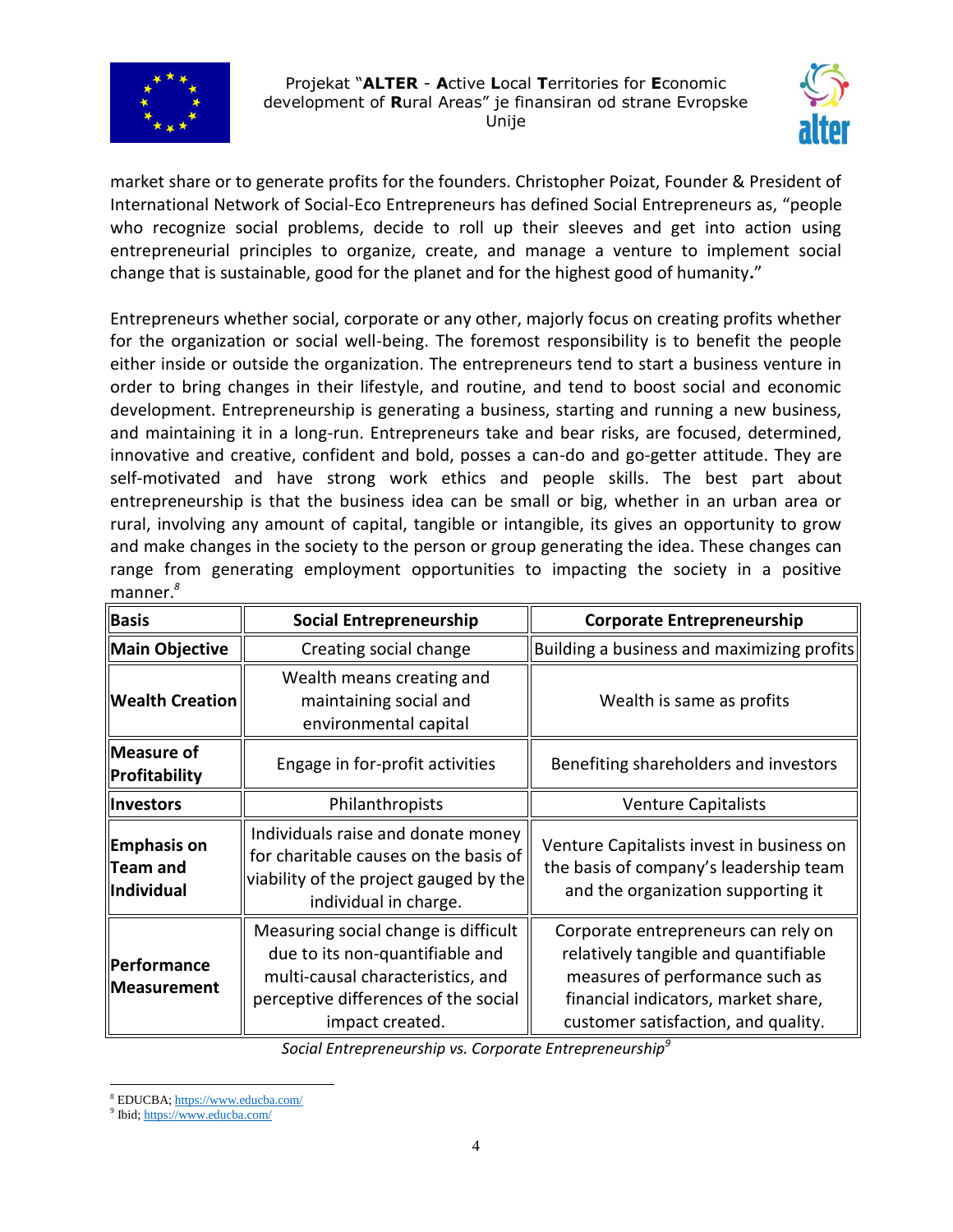



The main characteristics of social entrepreneurship, outlined in diverse theoretical resources, are:

- Explicitly formulated mission to create and sustain social value and to benefit the communities;
- High degree of economic risk and autonomy in activities related to producing goods and/or selling services;
- Pursuit of new opportunities and exploration of hidden resources to serve that mission;
- Quest for sustainable models, based on well elaborated feasibility study;
- Ongoing engagement in innovation, adaptation and learning;
- Decision-making power not based on capital ownership;
- Participatory and collaborative nature involving various stakeholders;
- Limited distribution of profit and minimum amount of paid work;
- Change opportunities lying in the hands of every individual.

The most important policy objectives results of social entrepreneurship programs and projects are:

- Creating new jobs;
- Improving the living standards;
- Inventing new products and services;
- Activating citizens' participation in decision-making at all levels;
- Nurturing democratic processes;
- Integrating new comers, marginal groups, immigrants, vulnerable groups of the population;
- Developing intercultural competence;
- Creating wealth: reinvestment and generation of investments;
- Improving the image of local areas;
- Using regional resources in a creative and effective manner;
- **Empowering to people to change their lives, to get motivated.**<sup>10</sup>

# **Social Entrepreneurship in Bosnia and Herzegovina**

The last systematic assessment of social entrepreneurship in Bosnia and Herzegovina has been conducted in 2012 by Social Inclusion Foundation in Bosnia and Herzegovina and published in document "Assessment Report on Social Entrepreneurship in Bosnia and Herzegovina"<sup>11</sup>. Having in mind slow changes in legislation and overall economic situation in B&H, there were no significant changes in this field and those finding still reflect current state of affairs.

 $\overline{a}$ <sup>10</sup> LabforCulture; http://www.labforculture.org/en

<sup>&</sup>lt;sup>11</sup> Social Inclusion Foundation in Bosnia and Herzegovina[; http://www.sif.ba/](http://www.sif.ba/)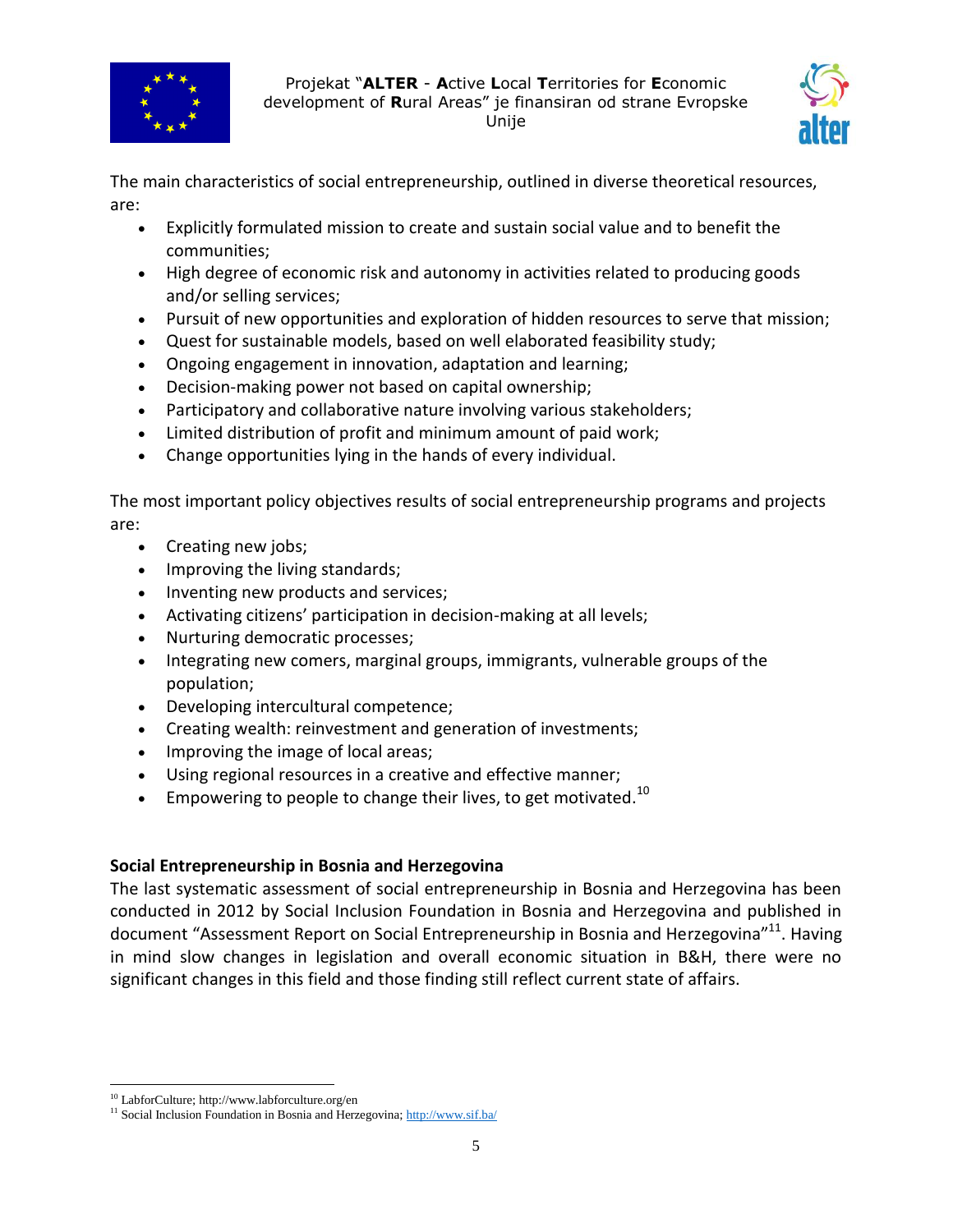



# **Overview of the Situation in Bosnia and Herzegovina Poverty and Social Exclusion**

According to data from 2011, the relative poverty line for BiH was BAM 416.40 equalised per adult on a monthly basis, while the relative poverty rate for FBiH was 17.1%. According to data from the Institute of Statistics of Republika Srpska ''Household Budget Survey'' (2011), the relative poverty line for RS for 2011 amounted to BAM 381.09, equalised per adult on a monthly basis, while the relative poverty line was 14.4%. In terms of territorial distribution (according to settlement type), poverty is mostly widespread among households in rural areas (17.8%) than among those in urban areas (10.1%). The poverty level is closely linked to the age of the household head and is mainly concentrated among households whose heads are 65 years of age and older (19.5%). It is even more pronounced among one-person households in the age category 65+ years of age (23.8%). According to the same data, disaggregated by gender of the household head, the highest poverty rate is among women (18.7%).

In the same period, the absolute poverty line for BiH amounted to 238.00 BAM per capita and per 2007- based prices, while the absolute poverty rate for FBiH was 22.7%.

In addition, according to data from the RS Institute of Statistics ''Household Budget Survey (2007)'', *the absolute poverty line* for RS for 2007 stood at BAM 201.07 per month and per household member, while the absolute poverty rate was 16.8%. In terms of territorial distribution (according to settlement type), absolute poverty is mostly widespread among households in rural areas with 19.91% than among those in urban areas (10.94%). Observed according to the age group, absolute poverty is mainly concentrated among heads of households 65 years of age and older, and it stood at 21.06%. With the creation of the report/study ''Budgetary allowances for social protection in BiH – what functions and what does not function'', the absolute poverty line for RS for 2011 was updated. In this report, according to the updated absolute poverty line in the RS, the absolute poverty rate for 2011 was 15.8%.

According to the Household Budget Survey (2007), the poverty rate varies with the age group of the household members. Observed for all age groups, the poverty rate is concentrated mainly in the following age groups: 35-49 (29.6%), 50-64 (32%) and 64+ (30.4%). According to the same data, disaggregated by gender, the highest poverty rate is among women over 65 years of age. Older persons, in general, have no savings or life insurance policies, thus their income is often limited to their pensions.

The sources of poverty are most frequently caused by insufficient income compared to the real needs of the older people. The reasons underlying low income of the older people are often linked to their unemployment in the pre-retirement period because the employers, due to the high number of unemployed persons on the labour market, often look for younger persons to perform the job. In addition, lot of persons have developed their competences in the previous system, which are presently obsolete, and therefore they are not competitive on the labour market. Furthermore, one of the reasons for insufficient income is low income during the employment period, which, due to lack of additional forms of insurance, results in low pension during old age.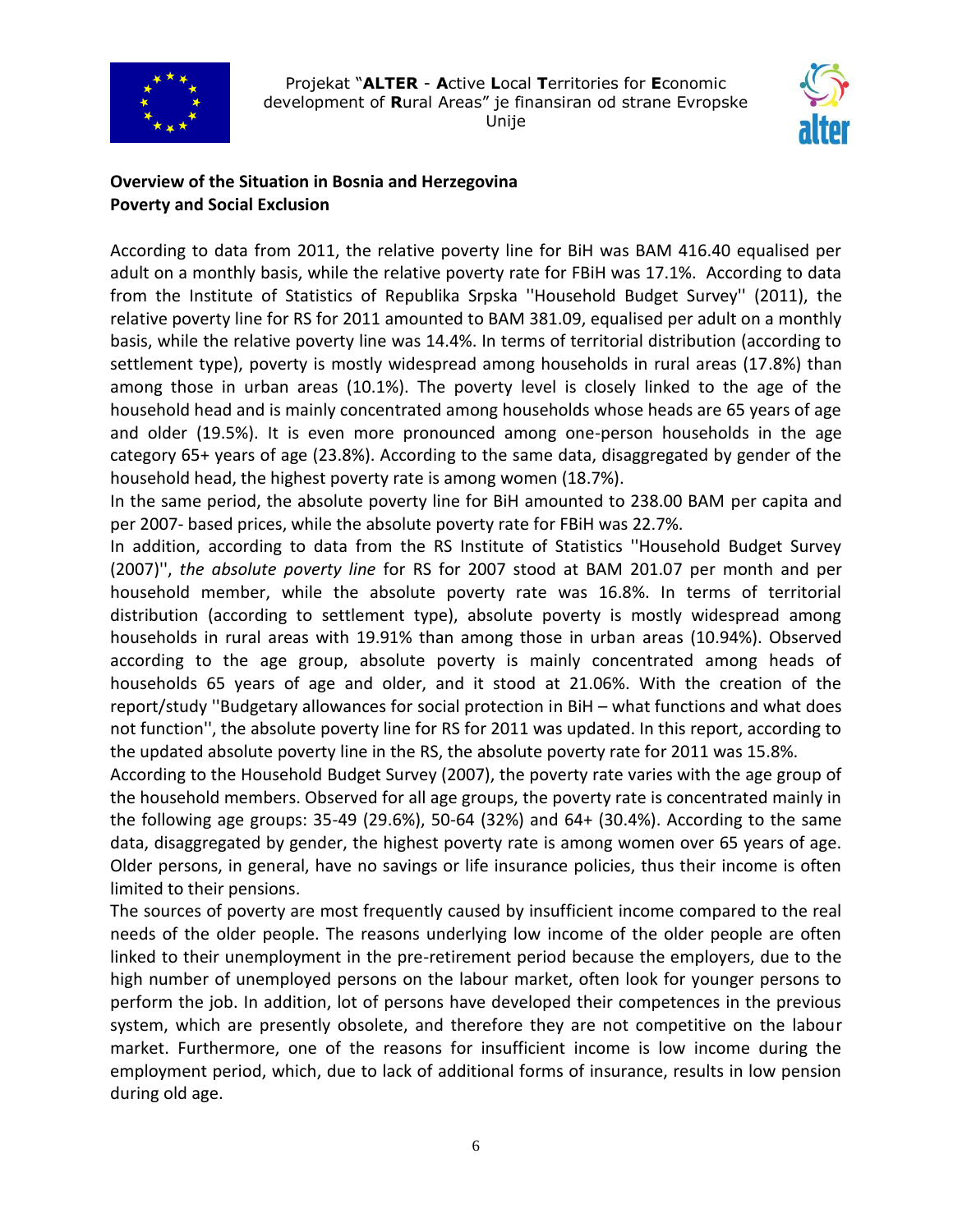



It has been estimated that poverty is more pronounced in rural areas, by 9%. However, when it comes to women, in comparison to men, they have a lower rate of economic activity, and consequently higher unemployment rate and lower monthly income, lower representation in the decision-making structures where important decisions are made for all citizens, and bear the risk of long-term unemployment and poverty more than men, particularly if they live in rural areas according to Institute for Development Programming of FBiH, 2015, Development Report of FBiH.

The social insurance system in BiH covers the following: a) unemployment insurance, b) health insurance and health care, c) pension and disability insurance, and d) veteran protection. The social protection system is decentralized in compliance with the Constitution.

At state level, the role of the authorities is to determine the basic principles of activities coordination, to harmonise the plans of the entity-level authorities and to define strategies at international level in the fields of social protection, pension, labour and employment.

The Ministry of Civil Affairs of BiH coordinated the Project 'Support to the Social Service Providers and Enhancement of the Monitoring Capacities' (SOCEM 2015-2017) IPA 2011, which overall objective was to 'improve social protection of socially vulnerable groups, and improve monitoring, reporting and promoting human rights'. The project's objective also includes development of a generic model (best practice model) of assistance to the elderly and persons with disabilities, and to support the establishment of two mobile teams for assistance to the elderly and persons with disabilities. The project is financed by the European Union in BiH and is implemented in the social welfare services in 12 municipalities in FBiH and RS.

In the Republika Srpska, the competence for social protection rests with the entity level, which ensures equal level of rights and their realization. In the FBiH, however, the situation is rather complicated due to divided competences between the cantons and the entity level. The main difference in defining the social protection rights, i.e. the difference between the entity laws on social protection, derives from the constitutional organization of the entities that establishes different administrative structures. Furthermore, a significant difference in the implementation of the mentioned social protection laws stems from the highly different economic situation of the two entities. Consequently, the level of social protection rights achieved by the people in need in the FBiH is very unequal both in theory and in practice $^{12}$ .

No matter of the recent improvements (increase in GDP and decrease in unemployment rate in 2017), according to the report of the World Bank/DEP a great part of the population has expenses that are just a bit above the poverty line. Based on the household budget survey from 2007, it was estimated that about 20% of the population had expenses between 204 and 306 BAM per member. This is the poverty line between 100 and 150%. This indicates the fact that a great part of the population is subject to the economic changes that could cause decrease of incomes, even for the small amounts, and push them under the poverty line.

 $\overline{a}$ <sup>12</sup> The United Nations Economic Commission for Europe (UNECE)[; https://www.unece.org/](https://www.unece.org/)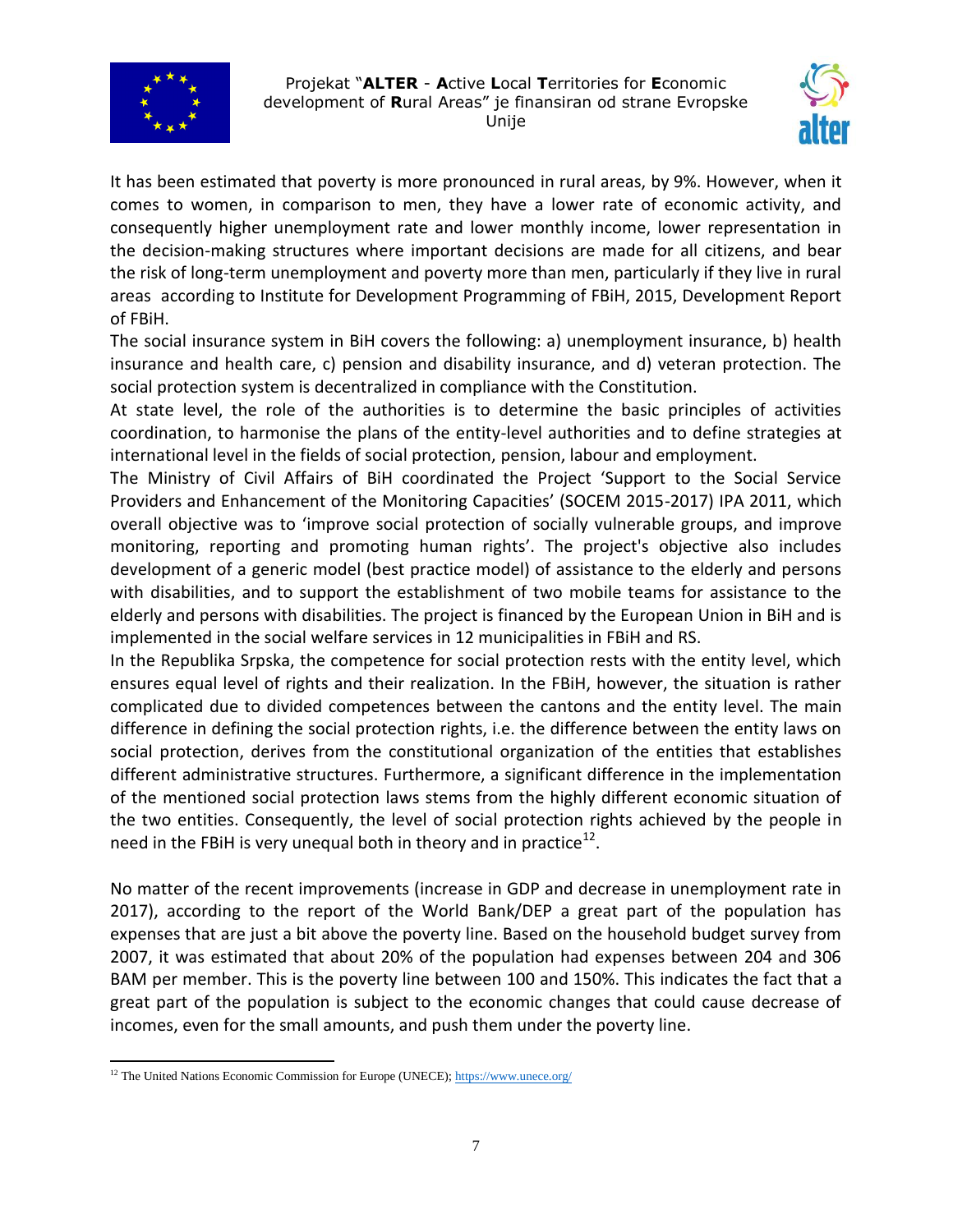



Taking into consideration previously stated indicators, it is clear that it is necessary to undertake serious steps and reforms in order to change the current situation. In the present situation social entrepreneurship opens great possibilities for solving or mitigating the current problems, for the work engagement of many unemployed and socially vulnerable people and improvement of the social and material status of individuals and wider BiH community.

## **European Tendencies in Social Entrepreneurship**

Prior to giving an overview of development of social entrepreneurship in Bosnia and Herzegovina, main actors and legal framework, we will take a short overview of the EU practices, taking into consideration the importance of the European integration process for Bosnia and Herzegovina.

Namely, the concept of social inclusion, initiated by the EU countries looks at an individual as potential not as an expense of the society and it devotes attention to their social inclusion. The aim is to enable and return less employable categories to the lab our market. Through the active inclusion measures, which emphasize social economy, the price that should be foreseen for the incentives for employment and education of the poor and excluded citizens is much less than constant and unsustainable allocations for social protection. Draft of the European strategy 2020 sets three priorities for the EU countries, but also for the candidate countries in the next period:

- 1. "Smart" development: economic development based on the knowledge and innovations;
- 2. Sustainable development: promotion of more effective, ecological and competitive economy;
- 3. Inclusive development: initiating opening of the new work places with the aim of social and territorial cohesion

Social economy, i.e. social entrepreneurship as it basic form, composes 10% of the European business and employs 6% of all the employed. This concept is looked at as one of the most important ones that contribute to employment and social integration of the vulnerable categories, firstly through different approach, innovations and different forms existing in the EU. In the tradition of European social entrepreneurship Italy is considered the first country that legally supported development of social entrepreneurship. In 1991, initially the law introduced "associations of social solidarity" – social associations of the type A (providing social, health and educational services) social associations of the type B (enabling inclusion of the discriminated groups at the labor market). Due to the later changes of the law, besides these associations, other organizations could get registered if they had limitations in allocations of the profit and involved interest of certain social groups. These associations were introduced in Portugal, Spain, France and other countries.

In Finland there is a high awareness on needs of persons with special needs when it comes to employment and other socially excluded groups. Village associations have been developed (for local development and social protection), associations for the unemployed and workers, and associations of the professionals who provide services of social and health protection.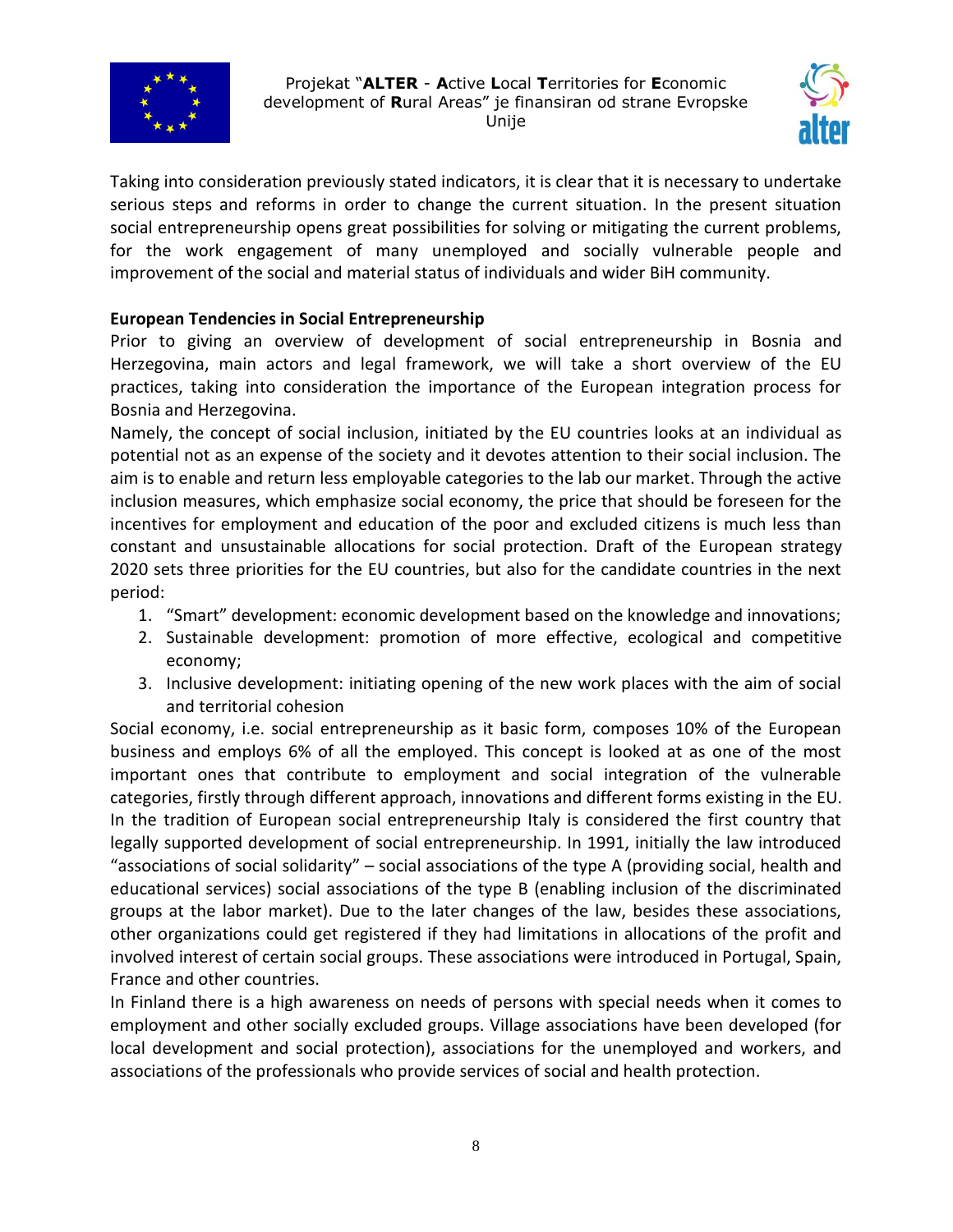



Very inspirational is the model of Great Britain which in 2004 introduced a new legal form "Community Interest Company" (CIC) which implies check of the purpose of the community service and these enterprises conduct many activities. In 2002 France has also introduced SCIC -Societé corporative d'interêt collectif (societies based on the common interest).

Example of Germany is very interesting as it has traditionally developed associations (according to some data there are 17 million cooperatives members in Germany), but there is no developed policy of social entrepreneurship.

The Dutch approach to social entrepreneurship, where 65% of the youth obtains work experience before the first official employment through work in the field of social entrepreneurship (volunteering, volunteering with some benefits, work contract etc.) deserves attention and it is a model that could be applied in BiH, due to the big number of the unemployed youth. In this regard education in this field should be introduced to the schools and faculties so that the youth could take part in the social activities, and besides this they would be ready as individuals to take part in socioeconomic activities and to develop this process.

Moreover, ESENSEE-Eco Social Economy Network South and East Europe has an important role in connecting social entrepreneurs for creating better environment and opportunities for social entrepreneurship. The European Union supports these activities and similar organizations with its funds. Very active is "Europe for Citizens Programme" conducted through EACEA-Education, Audiovisual and Culture Executive Agency for which EC Directorate General for Communication is in charge. Activities and projects of these organizations include partners from our region, Croatia,

Serbia, Macedonia, and there is more and more interest from Slovenia, Bosnia and Herzegovina and Montenegro. As presented in the examples of these countries, social entrepreneurship is very important in the EU.

In order to make a step forward in its development and initiating, the EU has made social entrepreneurship, along with other innovations one of the priorities within the Lisbon declaration from 2000. These priorities were the basis for policies initiating establishment and sustainability of small and medium enterprises, and one of them is the European charter for small and medium enterprises, signed by the Western Balkan countries, among which Bosnia and Herzegovina, which obliged them to make progress in ten areas of the Charter:

- 1. Education and training for entrepreneurship
- 2. Cheaper and more effective starting of a business
- 3. Better legislation and regulations
- 4. Availability of entrepreneurship skills
- 5. Improvement of the internet access
- 6. Better usage of the unique market
- 7. Taxes and financial issues
- 8. Strengthening of the technological capacities of small enterprises
- 9. Successful models of business activities via internet and support to business
- 10. Better representing of the interests of small enterprises.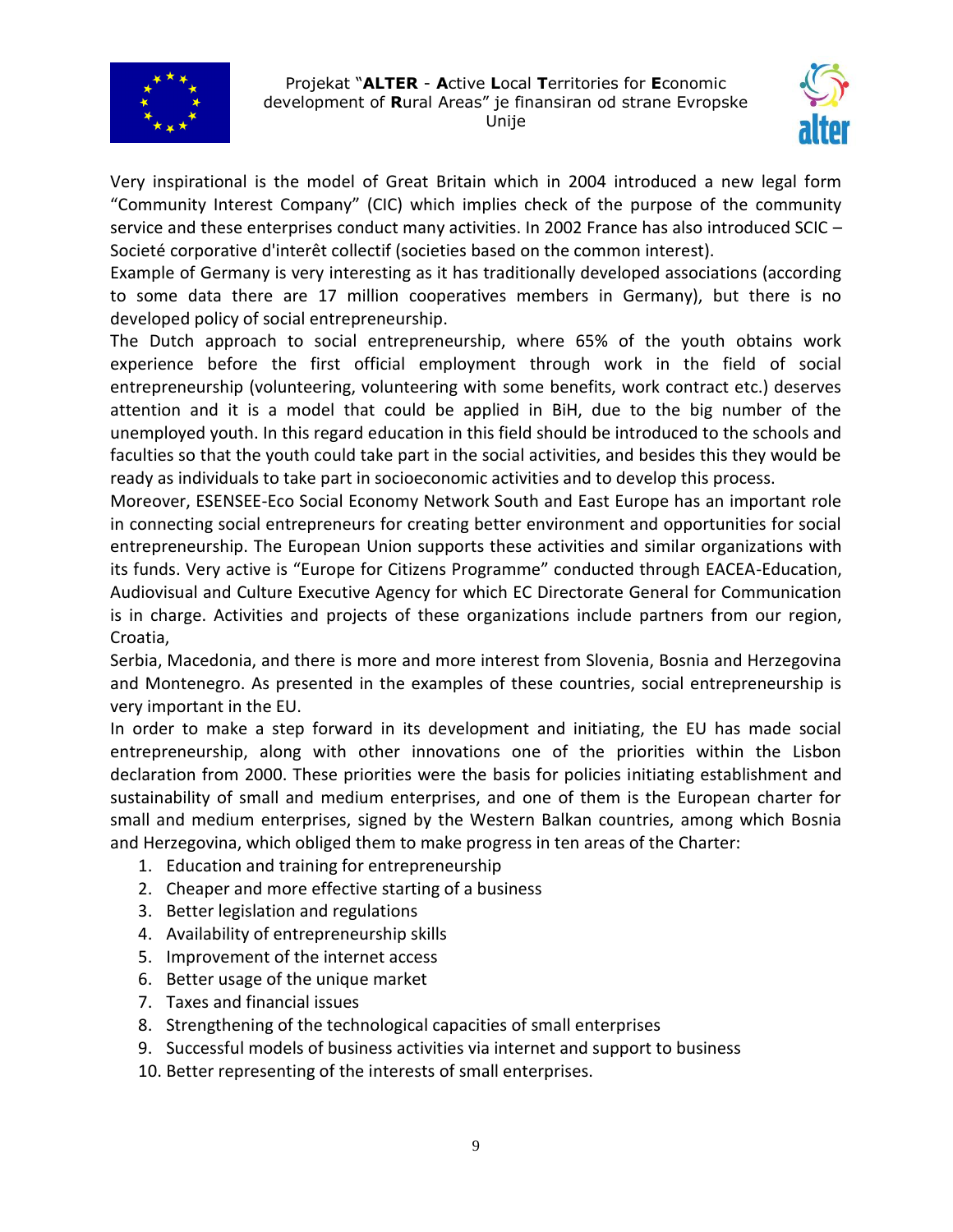



# **Level of Development of Social Entrepreneurship in Bosnia and Herzegovina, Main Actors and Legal Framework**

The percentage of the socially excluded persons in Bosnia and Herzegovina is 60%. The concept of reducing poverty and social exclusion is mostly based on the passive support to the poor and socially excluded families and individuals. The issue of social inclusion and poverty reduction are becoming an obligatory component of the EU integrations. As one the response to the current state the Social Inclusion Strategy has been created and it is development of the strategic goal - Social inclusion from the Development Strategy of BiH. So far the Strategy has been adopted in the Federation of BiH, Brčko District and it is expected to be adopted by the Council of Ministers.

One of the measures of the Social Inclusion Strategy is development of the system of support to social entrepreneurship. It is stated in the Strategy that inclusion of the socially excluded in the active labor market requires support to social entrepreneurship as one of the forms of employing these categories and that the system of support should be developed first at the local level and other levels where social entrepreneurship is established and developed. The system of support should include measures that facilitate administrative services, financial support and benefits. However, the real effects and work in this field are still not evident.

Bosnia and Herzegovina has also adopted Strategy for development of small and medium enterprises (SMEs), but it is not fully implemented, nor there the European system of monitoring of the key indicators related to development of SMEs, to employment and creating of the added value. This creates obstacles for developing more effective policies for employment through developing SMEs.

And the situation for development of social entrepreneurship is even less favorable.

In Bosnia and Herzegovina there is low presence of three basic kinds of entrepreneurial activities:

- 1. Lack of early entrepreneurship activities with medium/high expectations of increase of work places;
- 2. Lack of early entrepreneurship activities with no or low expectations of increase of work places and
- 3. Lack of entrepreneurship activities of the employees.

The main reasons for this are insufficient knowledge of the concept and possibilities that open through social entrepreneurship, non-existence of the adequate institutional framework, sporadic programs and initiatives for employment through social entrepreneurship, lack of the initial capital, needed knowledge and skills. Taking into consideration the number of the poor and socially excluded in Bosnia and Herzegovina, as well as consequences of the global economic crisis, it is clear that the current situation must be changed since, according to the experiences of the EU, only social entrepreneurship can effectively integrate unemployed and other vulnerable categories of the work capable population. In order to improve social entrepreneurship activities in Bosnia and Herzegovina, it is needed to improve institutional support and characteristics of the entrepreneurship environment which will provide better conditions for its development. Entrepreneurship policies, funds and agencies, as well as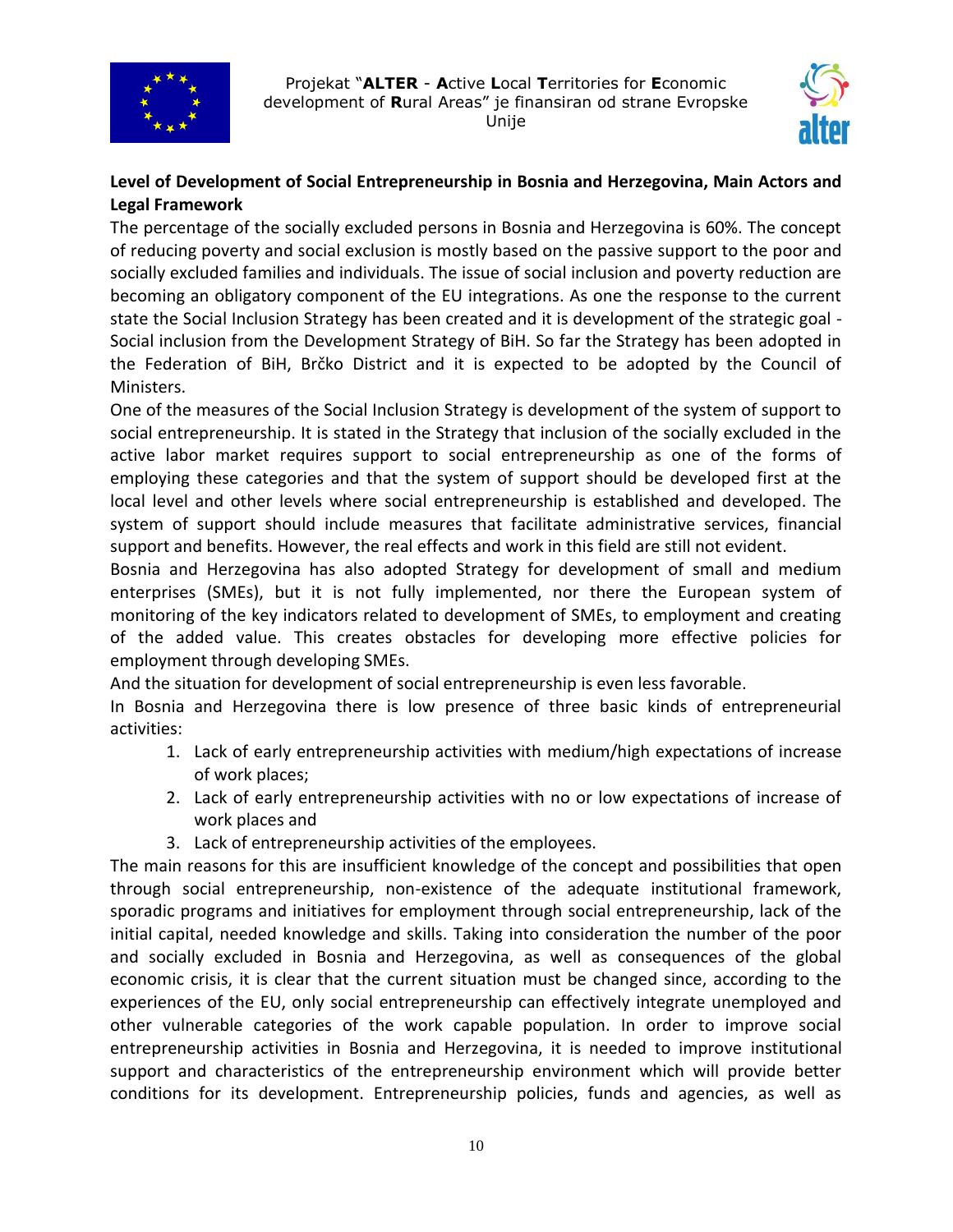



favorable conditions at the state and lower administrative levels should be established and coordinated in order to make progress of social entrepreneurship in Bosnia and Herzegovina. It is very important to have all the relevant actors and sectors actively involved in these processes, and they include public and private sector, civil society organizations and entrepreneurs themselves and that there is cooperation, partnership and coordination among them, which will be elaborated in the next chapter.

#### **Public Sector**

Social entrepreneurship occurs between public, private and civil sector.

Speaking of the forms of social entrepreneurship that exist or are recognized as social entrepreneurship, the state and its subjects can be actors of the social sector. The state always has reasons for development of social entrepreneurship as development of social relations is much faster than of the state structure, no matter of the organization, since the state is more resistant to the social changes. Therefore, the state is always interested in solving problems not only through its own activities, but through contributing and initiating social entrepreneurship. This is most often done through legislation and legal norms that enable starting and promoting these activities. However, it should be taken into account that after the brake-up of the former Yugoslavia, where privatization started in 90ies as well as frontal introducing of the private initiatives in social entrepreneurship, there was a war period after which started the period of the first capital accumulation of the entrepreneurial economy. Thus, in Bosnia and Herzegovina it was not possible to have awareness on social entrepreneurship earlier. In addition to devastated social structure, there is high poverty, unemployment and other existential problems and therefore it is very important that the state, which cannot meet the needs of the citizens, promotes and initiates social entrepreneurship and includes all the actors from the public and state sector.

Examples of social entrepreneurship in the state and public sector are most obvious when it comes to the legal framework and we can state the entity laws on persons with disabilities. Besides defining the categories and determining their rights, these laws obliged certain subjects to employ persons with disabilities according to the number of the employed and if they do not have the needed census for the obligatory employment then they have to allocate a certain amount of money from the brutto salaries of the employed. Moreover, legal persons which do not have this obligation

(e.g. non-governmental organizations) pay certain amount that is smaller in percentages than for the stated subjects. There is a fund established by these laws as a special legal subject which allocates the collected money based on transparent, public calls for professional training and rehabilitation of persons with disability.

The status of these enterprises is specially defined (in FBiH company for employment of persons with disabilities must have at least 40% of the employed with this status, while 51% in RS), as well as their benefits which the state has given to them by this law. These enterprises can be founded by all the legal subjects including the state institutions (FBiH, RS, cantons, municipalities, institutions, enterprises etc.). Protective workshops are established with the aim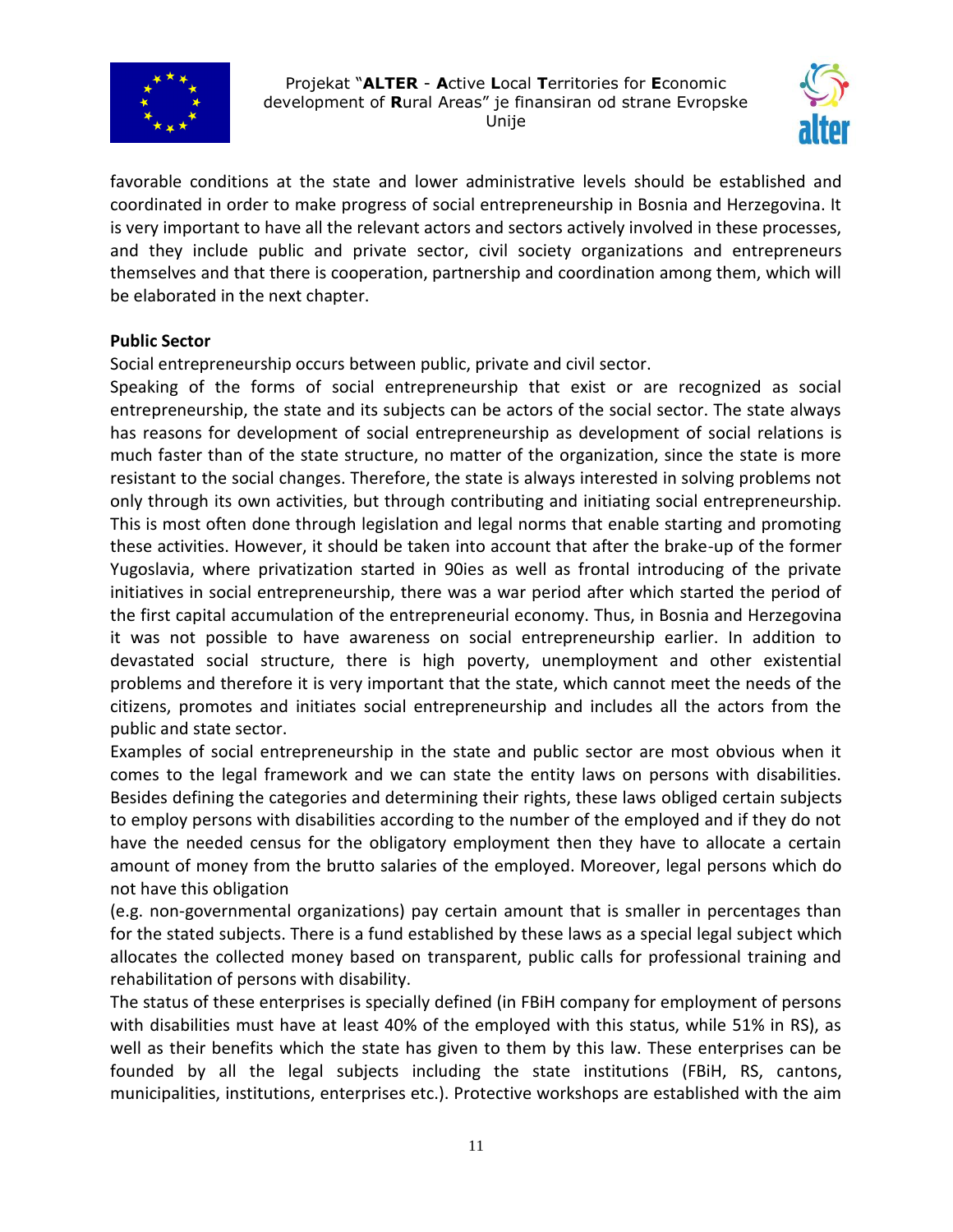



of employment and they can be established by the units of local self-government, companies, associations of persons with disabilities, associations of employers, unions, humanitarian organizations and other legal persons.

The work center is a public institution which ensures work for persons who cannot be employed through some of the possibilities provided by this law, or for work-therapeutic activities within rehabilitation of persons with disabilities. The work center must have at least 80% employed persons compared to the total number of the employed and it can be established by all the subjects that can establish companies for employing persons with disabilities. Self-employment is also considered employment of persons with disabilities, as well as work in a family company or own business activity. In business, all the subjects are not obliged to customs and taxes, and expenses of communal services, phone and electricity are paid under the same conditions as for the households.

A part of funds that have to be allocated for the salaries, may be returned from the Fund, and the law obliges the other subjects that 20% of their needs for goods and services produced by the enterprises for employing persons with disabilities, must be paid by them, as in this way their sustainability is stimulated. In FBiH, there are more advantages by which the state invited all the subjects to, using the benefits of this law, reduce exclusion of this category and make them useful members of the society, while awarding those contributing to this mission.

There are similar laws when it comes to refugees, displaced persons, sustainable return (also through establishing a fund), but the question is if they ensure success, transparent work and control. Both entities adopted laws in the field of environment protection (protection of air, water, environment, waste management) and invited these subjects not only to respect certain standards, but to, through realizing the right to the healthy environment, implement activities for environment preservation, prevention and reduction of pollution, and thus it opened many possibilities for social entrepreneurship.

As an example of the state activity, there is also the Law on financing the environment protection,

(Official Gazette RS No.3/11) which makes resources out of the compensations paid by the polluters of the environment, and compensations for water protection, aid programs, donations etc. Some subjects are obliged to pay these compensations in the way determining compensations paid as the public income of the budget and allocated to the account of the Fund. These funds have multiple purposes from protection of air, water, land, forests, mitigating of the climate changes and ozone layer protection, sanitation of the waste landfill, waste reduction, re-usage of waste, initiating of the sustainable usage of the natural resources, development of rural areas, projects of energy efficiency and renewable energy sources, cleaner transportation, educational, research, innovative and development studies in the field of environment etc. These funds are allocated through a public call to legal and physical persons, by financing programs, projects, grants allocations, donations and aid providing. In FBiH, there is Law on the Fund for the Environment Protection from 2003 (Official Gazette FBiH No.3./03).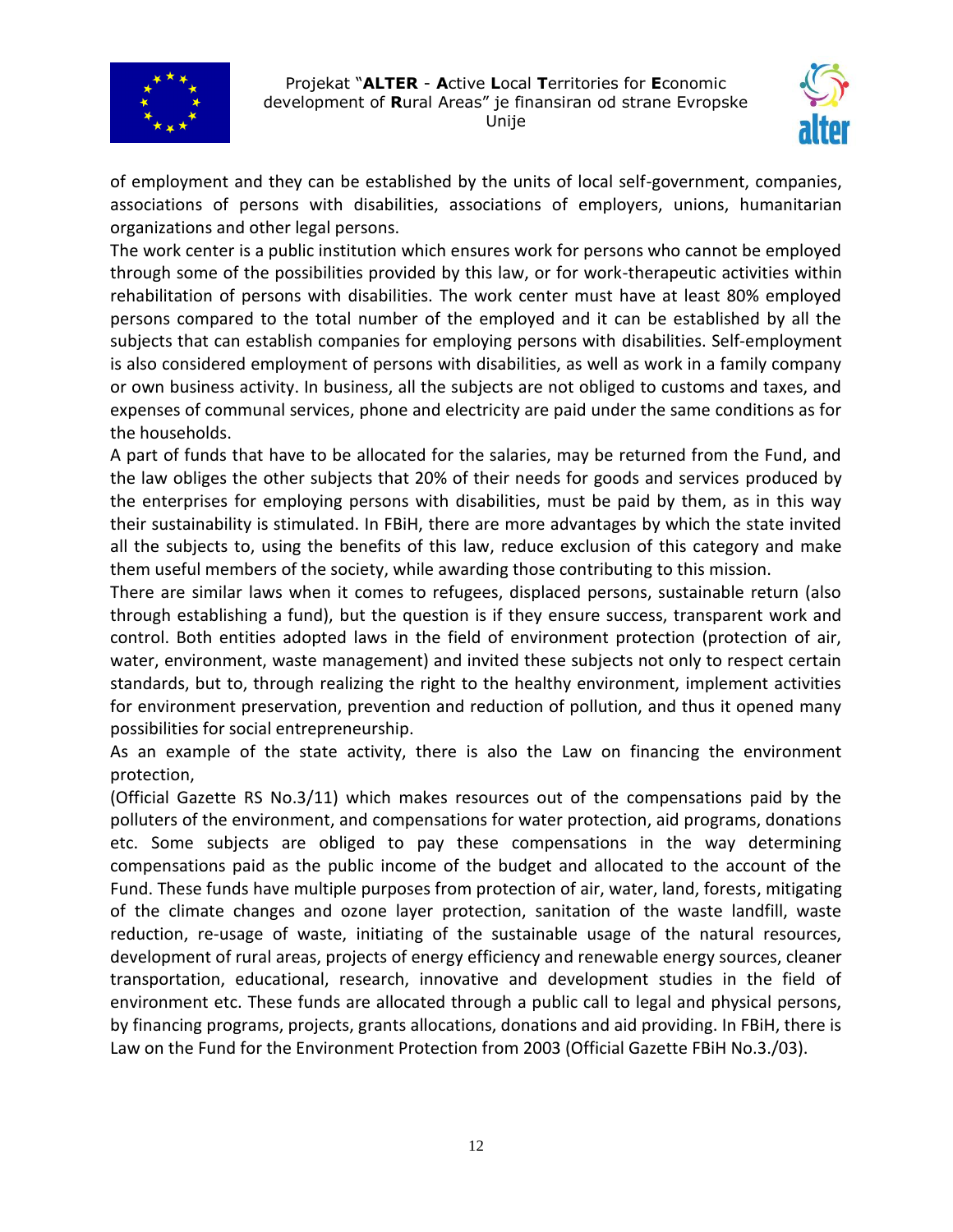



**Cooperatives** have long tradition in Bosnia and Herzegovina since 1888 when the first cooperative was founded in Derventa, and first housing cooperative in 1897 in Sarajevo. Laws on cooperatives existed in the legal system of the former Yugoslavia, and there were agricultural, housing and saving/credit cooperatives very often linked to a workers' union (e.g. railway, textile industry etc.). At the state level of BiH, there is a General Law on Cooperatives (Official Gazette BiH No. 18/03, 55/06), through which it is possible to initiate social entrepreneurship.

Cooperatives were supposed to harmonies their way of work with this law, i.e. the entities could adopt laws in this field but in accordance with the law on the BiH level. Pursuant to this law, a cooperative is a way of organizing members who associate on a voluntary basis in order to satisfy their common economic, social and cultural needs through joint possession and democratically controlled business activities of cooperatives that can be general or specialized. Rule of cooperatives determine their activities. In legal business a cooperative works on its own behalf, guaranteeing by its own property, and obligations cannot be covered by the cooperative property, the members are responsible all together, at least by the amount of their investment, if the rules do not determine bigger amount. A cooperative can establish at least 5 physical and legal persons (rules can determine that these are only physical persons) by making a contract on establishing a cooperative. The rules of a cooperative contain a range of issues which are regulated by Article 13 of the Law (similar to the contracts on establishing enterprises as these are profitable subjects) and they are registered in the court register. A cooperative can do all the activities for which it is registered.

Members of a cooperative receive this status by joining the cooperative and there is a book where they are registered. The members of a cooperative manage it based on the principle one member one voice (assembly). If there are more than 300 members, it can be decided that the activities of the Assembly are allocated to at least 30 representatives who are physical persons. The management board of a cooperative has at least 3 members and their competences are determined by the law. The board of directors are elected among the members as well as of the management board. Director of the cooperative is a person who represents the cooperative and executes all the decisions in the field of its business activities. There is a protective clause of competition for director, members of the management board and board of directors, which ensures that they are only engaged in the work of a cooperative. The cooperative uses resources based on the investment of their members, joint property, state or private property of other physical or legal persons which are regulated by the contracts. Resources that the cooperative receives as subsidies of the state, CSOs and other resources can be used only for the material investments or for the permanent working capital. It is necessary to allocate resources in the Reserve fund of at least 5% of the total value of the cooperative members. The profit can be distributed only if ensured that after investment return the real value of the property upon establishment is not reduced below 49%. A cooperative can establish other funds based on decision of its members. The unions of cooperatives can be established in order to improve activities of cooperatives and protect their interests as well as other business and professional organizations. It is necessary to conduct regular audit every second year, or non-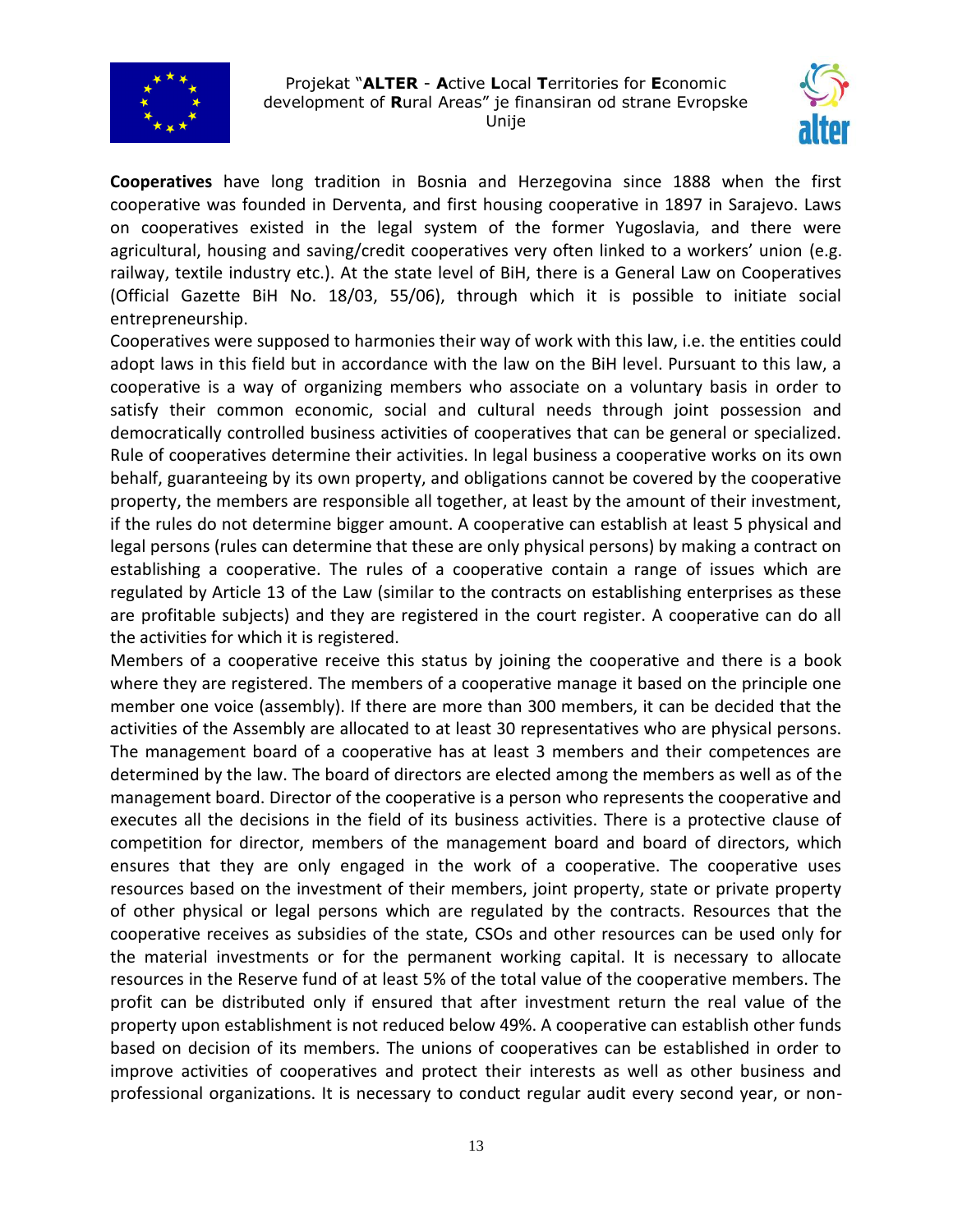



regular - if needed or if decided by the Decision of the cooperative bodies, a number of members or competent state bodies.

As already stated, agricultural cooperatives have been the most often form, even though a cooperative can do other activities too. In Croatia they were very popular as a form of employing demobilized war-veterans, the unemployed and persons with disabilities. In Republika Srpska, there are agricultural cooperatives, but the audit has found out that a great number of these cooperatives are an excuse for the work of private companies and they do not present a real form for which joint property is characteristic and not private property. There is also a problem of cooperatives that used state land, and made it the property of cooperative, which was not the intention of the legislators when they prescribed in Article 94 that the land used by a cooperative become the property of the cooperative (this refers to the time when the law entered into force). Interpretation of Articles 94 and Article 95 of the Law was given by the Constitutional court in the Decision AP 1808/05 in 2006. Namely, real estate used as the state land was the state property and there were given for usage, which as a legal institute belong to the field of the property law. But, the very fact that such a property could not be confiscated or mortgaged, which is prescribed by the law, confirms that this was a limited right to usage, while the legal institute of property was not limited.

In RS in 2008 the Law on agricultural cooperatives was adopted (Official Gazette RS 73/08). This Law is in accordance with the General Law on cooperatives and it has been created for the purpose of associating of the cooperative members active in agriculture. In FBiH the General Law on Cooperatives is applied. According to data of the Cooperative Union of BiH there are 350 cooperatives in RS and 200 cooperatives in FBiH.

There are also laws on **public companies** which prescribe regulations for companies whose founders are the state institutions or ownership capital is mostly financed from the budget. The Law on Public Companies FBiH (Official Gazette FBiH 8/05, 22/09) and Law on Public Companies RS (Official Gazette 75/04) are based on the laws according to which profit and public subjects work. Even though they are financed from the budgets and taxes, the court bodies are independent and work based on the law regulating the courts work. One of the forms of the state incentives of social entrepreneurship are entity laws on lotteries. The Law on Lotteries (Official Gazette RS No. 7/10-refined text) prescribed by Article 23 that the gain of 50% will be allocated to those working in the field of "social protection and humanitarian work, problems and satisfying the needs of persons with disabilities, organizations working in the field of culture, education of children and youth out of the institutions." The Law on Lotteries (Official Gazette FBiH, No 1/02, 40/10) prescribes that if the awards are goods and services it is obligatory to pay in advance 6% of the total value of the award fund in the following way: equally 1,5% to Red Cross, "Caritas", "MDD Merhamet" and "Dobrotvor". Out of the profit belonging to Federation, the Government of Federation will allocate 50% for financing program related to: collecting funds for medical treatment of ill children and youth which is financed from the Solidarity fund, protection of the rights of children which are victims of abuse, pedophilia, begging, satisfying needs of persons with disabilities in the sense of improving their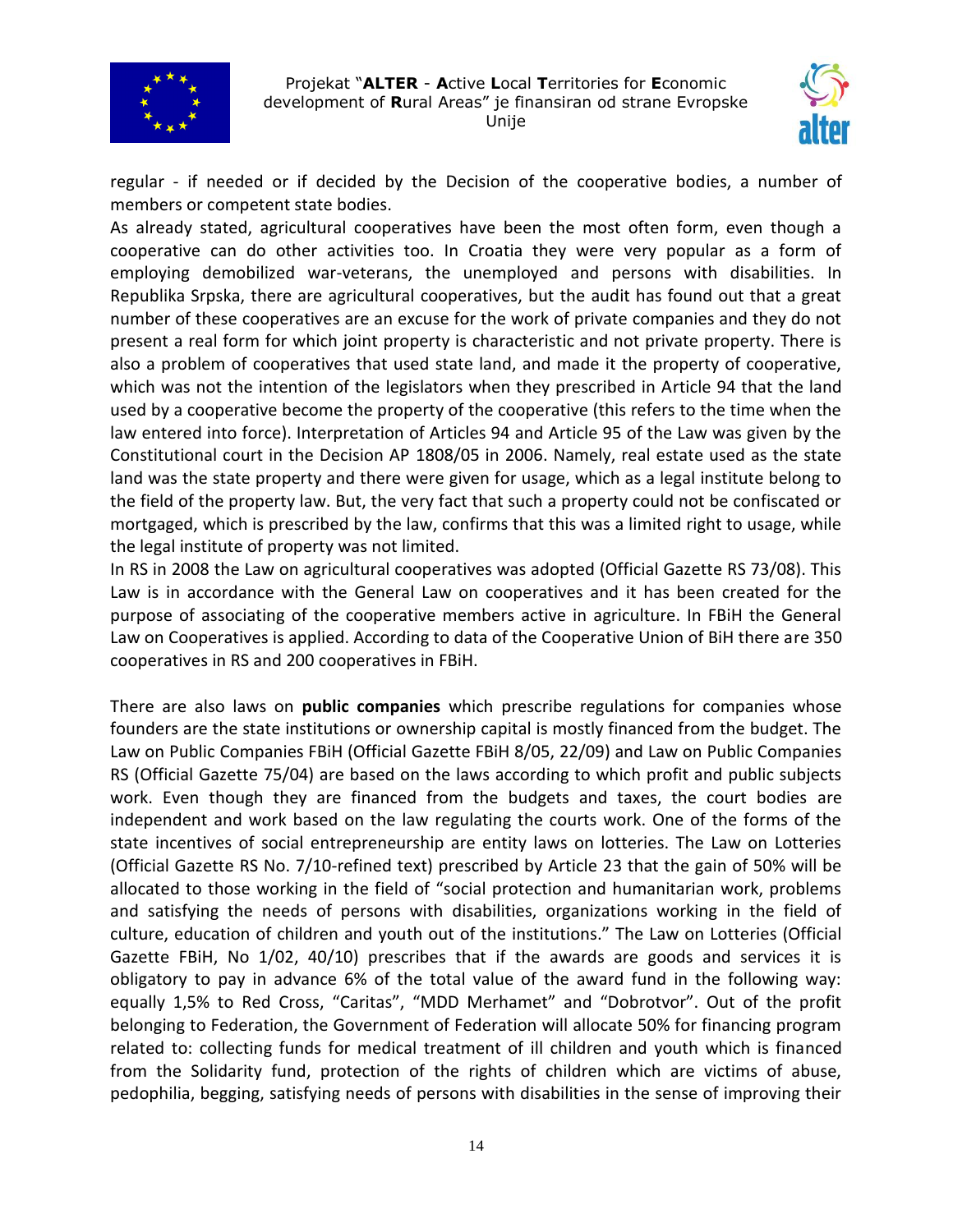



living conditions, fight against drugs and addiction, accommodation and shelter of victims of torture and violence; amateur sports in order to increase funds for awarding individuals making innovations and innovations for the internationally important innovations, activities for development of civil society and public kitchens. The funds are allocated based on the program of work and projects. Programs and projects implementers i.e. organizations and associations submit requests for funding to the competent federal ministry. The funds allocations are based on the Rulebook on criteria for funds allocations.

From the above stated, it can be concluded that there is a great interest of the state to actively, by legal norms and grants, creates favorable environment for social entrepreneurship.

## **Private Sector**

Private sector is a very important factor in development of social entrepreneurship, firstly when it comes to starting and initiating social entrepreneurship activities, and because in this sector there are forms of establishing, organizing and working which are suitable for development of social entrepreneurship. The private sector increased its activities with adoption of the laws on companies in RS and FBiH. It should be said that these are profitable subjects, which are founded for the purpose of profit gaining and they can be called business subjects.

The most interesting form for social entrepreneurship is limited liability company (llc.) as it is a possible form for small and medium enterprises. Management of these companies is more operational than in some other forms such as stock company since it enables faster and easier adaption to the market conditions and this makes it more functional at the turbulent markets. These subjects are suitable even for more stable markets, which is confirmed by the EU Strategy for small and medium enterprises, due to their movability and easier transfer of the capital.

Within the group of small and medium enterprises, especially interesting are clusters. Clusters in economy mean subjects that are connected vertically in their activities. It means that an activity (e.g. food production) from the beginning takes part within clusters (processing, producing different products, products related to food to opening of the restaurants, deliveries to the consumers, research on the new products etc.) Clusters are very suitable for development of small and medium enterprises which are at the same time the most suitable for social entrepreneurship. They enable connecting of public and private sector which is very important for social entrepreneurship.28

In FBiH and RS there are laws on initiating small and medium enterprises. In FBiH this is the Law on Initiating Development of Small Economy (Official Gazette FBiH No.19/06, 25/09), in RS Law on Initiating Development of Small and Medium Enterprises (Official Gazette RS No.23/09 refined text).

Both laws defined small and medium enterprises as enterprises employing up to 250 workers; micro enterprises up to 10 workers, small enterprises 10–49 and medium enterprises from 50– 250 workers with the profit defined by the law (there are differences in the amount of profit for some of the categories). While the Federal law defines initiating measures as "favorable business environment" with the most important examples of measures, the RS law states a range of measures by which this will be achieved e.g. loans, subsidies and benefits for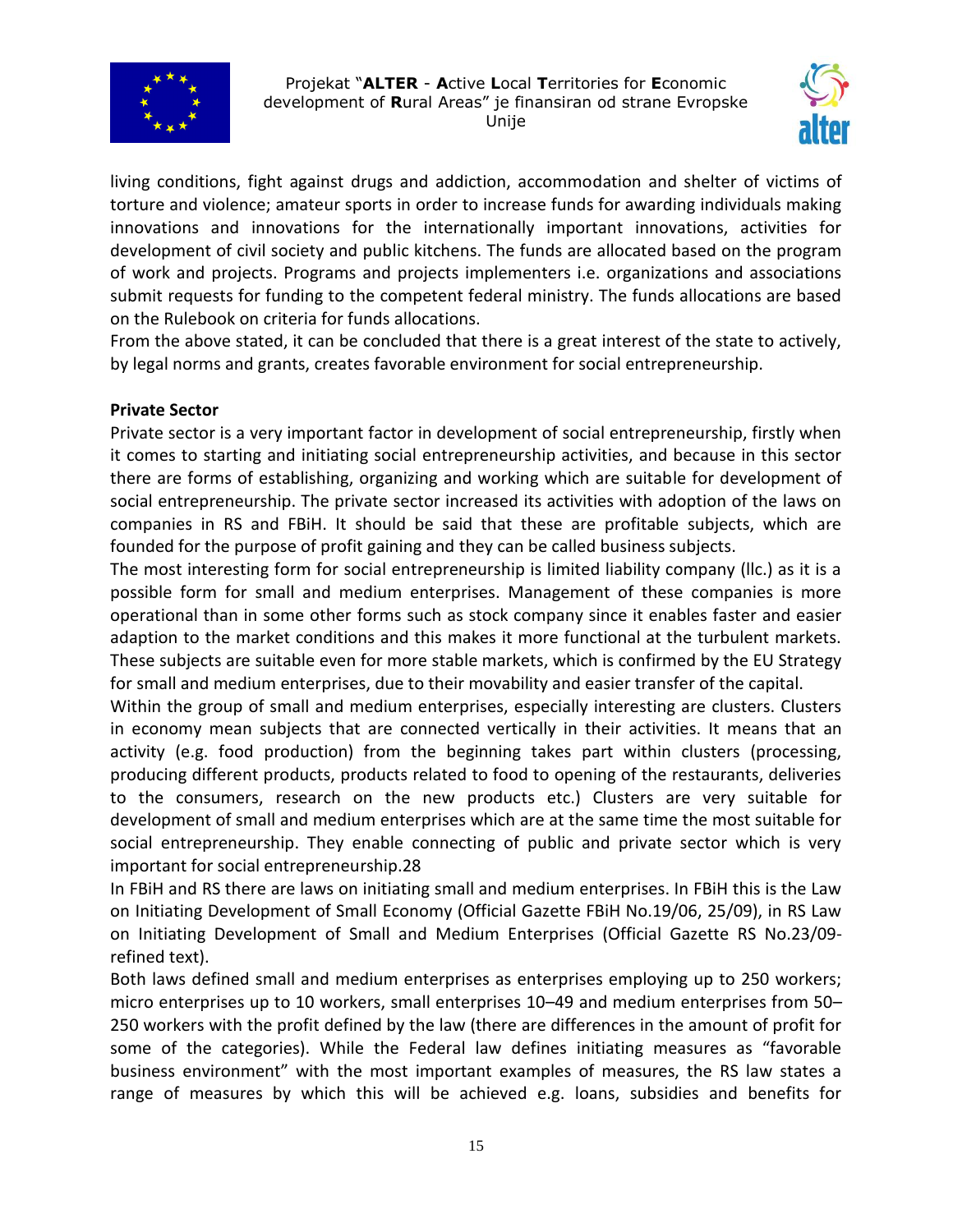



registration, introduction of tax and customs benefits, creating conditions for better inclusion of people in entrepreneurship, promotion of entrepreneurship etc. However, the practice does not show that the laws are applied in the fully effective manner. Federation has the program of Federal Ministry of Development, Entrepreneurship and Craft (ministry which should be the most important due to its competences for the economic development, increasing employment and reducing exclusion) named "Building entrepreneurial zones in BiH". These zones can be industrial, crafts, entrepreneurial-crafts, services, agriculture, tourist, centers for development and transfer of technologies etc. The aim of this program is development and concentration of entrepreneurship, which has not been achieved yet.

The Law on public-private partnership (Official Gazette RS 59/09) prescribes that the subject of public-private partnership can be building, using, maintaining, managing or reconstruction of property in order to satisfy public needs in the field of air, road, river and railway transportation, educational, cultural, sports, health, communal, information-communication, innovation entrepreneurial, management of eco and hard waste etc. The law determined two forms of partnership: contractual – based on contractual relations (contracts regulate interests) and institutional form – forming a business subject. Contractual relations are not long-term contracts on services where the public sector purchases only services, with no capital investments of private partners, not these are contracts on construction or building.

Business linking is possible in all the forms of business subjects and the most often form is a stock company (less often limited liability company or company with unlimited liability). There is also linking with subjects of independent economic activities which are defined by the Law on Crafts and similar activities in FBiH (Official Gazette FBiH No.35/09,42/11). According to the Law, craft is "independent and permanent implementation of the activities of the registered economic activities in basic or additional profession, from physical persons with the aim of profit gaining through production or providing services at the labor market". Similar activities are also other registered activities which physical persons do in accordance with the rules of crafts. Every activity which is not forbidden by the law is allowed unless regulated by the other law. There are linked and separate crafts which differ in conditions for their implementing (a special profession is needed for the linked crafts and for the separate one it is necessary to have the approval for implementation). Two or more persons can together do a craft. Similar activities can be done in or out of the housing facilities which includes seasonal and agricultural activities. Administrative records of profit gaining must be in accordance with the law. The law especially regulates work of the association of the craftsmen and work of the Craft chamber of BiH. Bylaws have especially determined works that can be done as household activity, which can be done in and out of the housing facilities, which can be done in flats, which can be done seasonally, what are the minimal technical and other conditions for craft and other similar activities.

The Law on Crafts and Entrepreneurial Activities of RS (Official Gazette of RS No. 117/11) is much shorter and does not elaborates the field of independent profit making as the federal law, although it applies the same forms of implementing independent activity.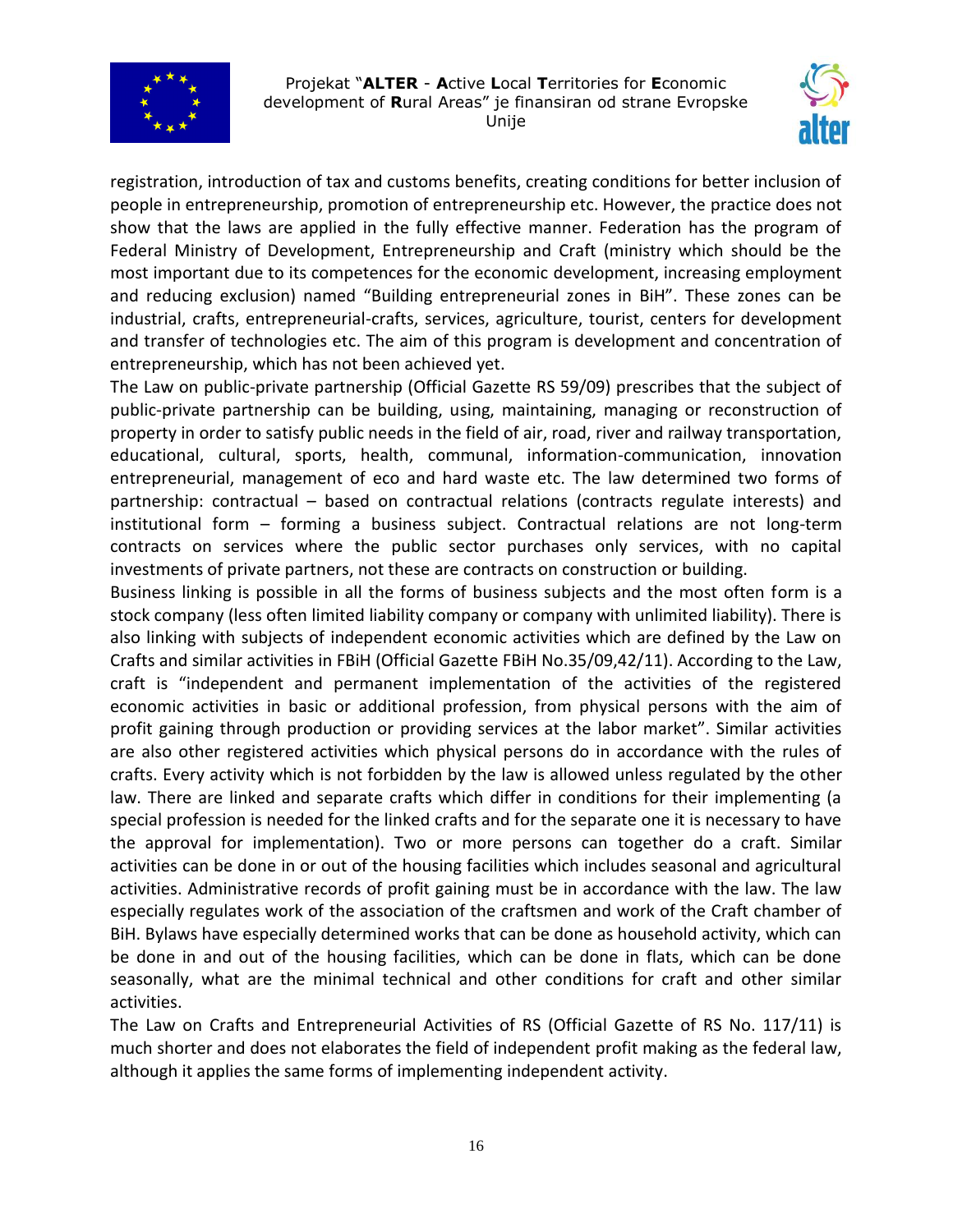



As forms in the private sector, in the health sector, special laws on the health protection are applied to the health protection determining institutional forms of health protection (primary, secondary and tertiary health protection). Private medical practice is possible, transitional period for harmonization with the law of FBiH expires in 2012, after which doctors can do their activities as private workers in one of the private medical institutions or have private practice or work in public institutions. In Federation the Law on the Dentist Activities has come into force recently (Official

Gazette FBiH No.37/12) which provides possibilities that dentists work without charge in humanitarian way in cooperation with religious or non-governmental organizations with a prior informing of the competent dentist chamber. This is a very good suggestion to all persons accommodating certain groups or categories in social protection to the centers and daily specialized centers to organize dentist services for children and adults in this way.

The Law on Social Protection RS (Official Gazette No 37/12) allowed (provided that all the conditions are fulfilled) independent work in the field of social protection as a professional activity, but only for counselling or specialized social services. The resource ministry keeps the records of these persons and their licenses for independent work.

Micro-credit organizations are an indispensable subject in social entrepreneurship. In the postwar period, the micro-credit sector had a really important role in poverty reduction and support to development of small and medium entrepreneurship among the socially vulnerable population which cannot receive funding from the traditional banks. Micro-crediting enabled a great number of people to start family businesses in the field of agriculture, cattle-breeding, organic food production, crafts and other. Work of micro-credit organizations is fully regulated by the law. In Republika Srpska there is the Law on Micro-credit Organizations (Official Gazette RS No.64/06) Law on Savings-loan Organizations (Official Gazette RS No. 93/06). In Federation BiH there is also Law on Micro-credit Organizations (Official Gazette FBiH No. 59/06). Both entity laws define a micro-credit organization as a legal person that can be established and conduct business as a micro-credit company (llt. or stock company) or micro-credit foundation. If a micro-credit company is founded, the resource law is the Law on Companies, and if a microcredit foundation is founded, the resource law is the Law on Associations and Foundations (these laws can be cantonal, entity or state depending on the area of work and competent registry). This means that a micro-credit company will be registered in the court registry according to the headquarter of the micro-credit company, and a micro-credit foundation will be registered with the court in Republika Srpska, with the Federal ministry of justice of FBiH or a cantonal ministry of justice for the work at the level of one canton. A micro-credit company can approve a loan in the maximum amount of 50.000,00 BAM, and micro-credit foundation a loan in the maximum amount of 10.000,00 BAM. For these activities all the needed licensees must be obtained from the entity Banking agencies.

A micro-credit organization can be founded by at least three local or foreign physical persons, or at least one local or foreign legal person under the conditions prescribed by the law. Organizations can found organizational units in the other entity, and they can establish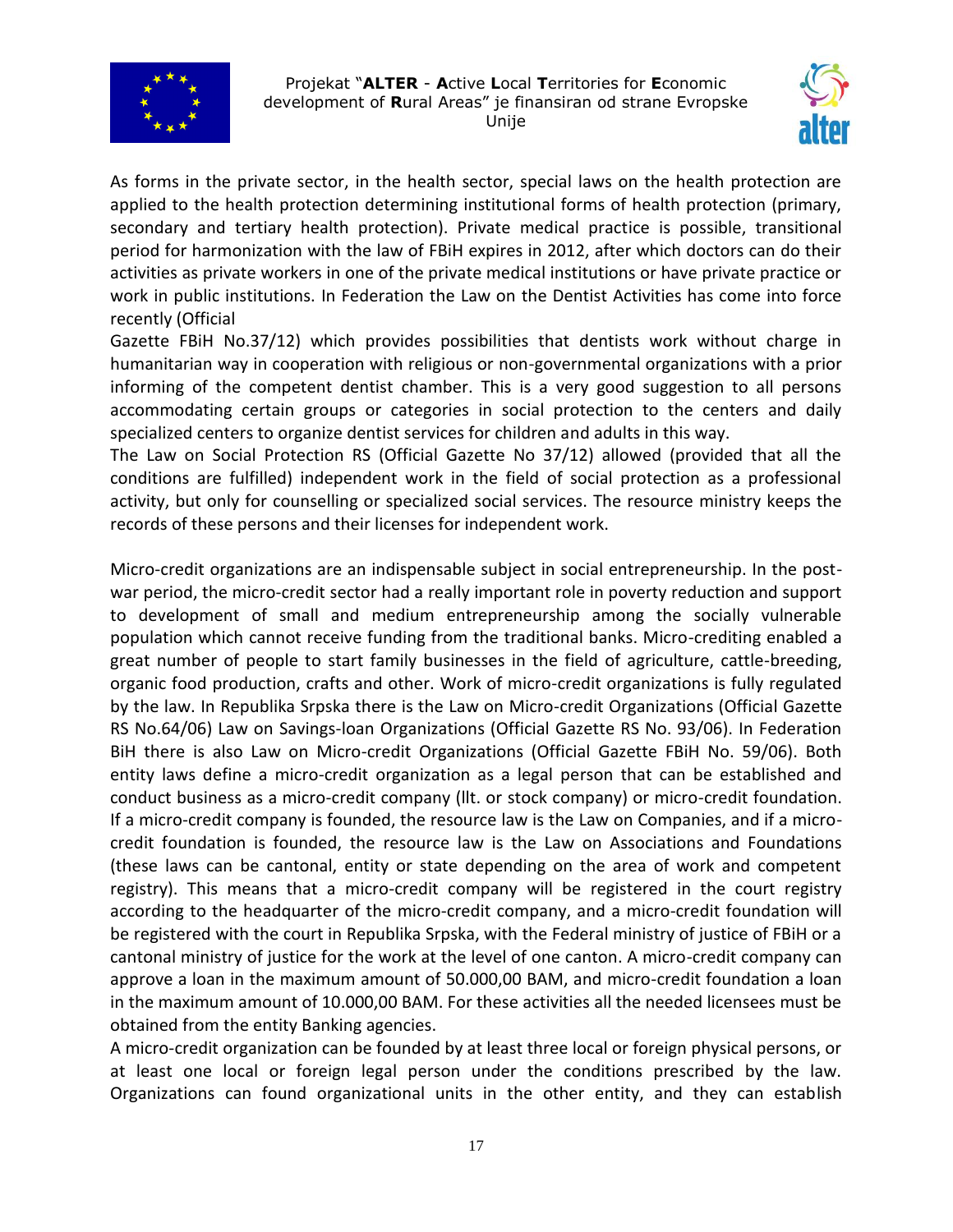



association of micro-credit organizations. Other activities of micro-credit organizations are donations and raising funds from any legal resources, giving or taking property mortgage in order to ensure loans, loan consultations, business consulting, technical assistance with the aim of credit activities and business activities of the clients.

It is also necessary to say that the **banks** are a part of the environment for social entrepreneurship through their credit lines for small enterprises, investment projects or special lines for social entrepreneurship, as well as through grants, donations which are annually allocated to civil society, through public calls.

# **Civil Society Organizations**

Within civil sector, the CSO sector provides most opportunities for social entrepreneurship as it is the most numerous segment of civil society. Importance, capacities and influences of the CSO sector are clearly illustrated by the numerical data on CSOs and persons engaged in their activities.

According to the Center for Promotion of Civil Society's report "The Survival of CSOs in Bosnia and Herzegovina" (2017), the number of CSOs in Bosnia and Herzegovina is steadily increasing, and the present data in the joint register of the BiH Ministry of Justice show that it currently has 24.888 "active" CSOs. Active in this case means that organizations are not removed of the register of competent institutions. This number is large and it raises serious question whether someone is misusing laws on associations and foundations for purposes for which this law is not envisaged. By obtaining data from Financial-Informatic Agency (FIA) for FBiH and Intermediary Agency for IT and Financial Services (APIF) for RS, which are mandated to gather compulsory financial reports from all legal entities, including CSOs, it is evident that a much smaller number of civil society is indeed active and contributing to the mission they exist for - 13,955 civil society organizations in 2017 has provided compulsory financial reports (5.425 in FBiH and 8.530 in  $RS)^{13}$ .

CSOs in BiH provide services for 29% citizens through their work in in the local communities which gives an additional value to their work as it enables direct contact with final beneficiaries and insight in their real needs and problems.

Generally speaking, civil society organizations are quite flexible and they can adapt to new circumstances and localities which is not common to the state structures. They establish direct contacts with beneficiaries, openly accept cooperation with other organizations and institutions and readily accept changes and innovations. All of this speaks on the importance and activities of the CSO sector in Bosnia and Herzegovina and opens opportunities for their active participation in the field of social entrepreneurship, animating and engaging of potential beneficiaries and social entrepreneurs. Speaking on the legal framework, at the level of Bosnia and Herzegovina there is a Law on Associations and Foundations (Official Gazette of BiH No. 32/01, 42/03, 63/08, 76/11). In Republika Srpska, there is the Law on Associations and

 $\overline{a}$ <sup>13</sup> Centar za promociju civilnog društva; http://civilnodrustvo.ba/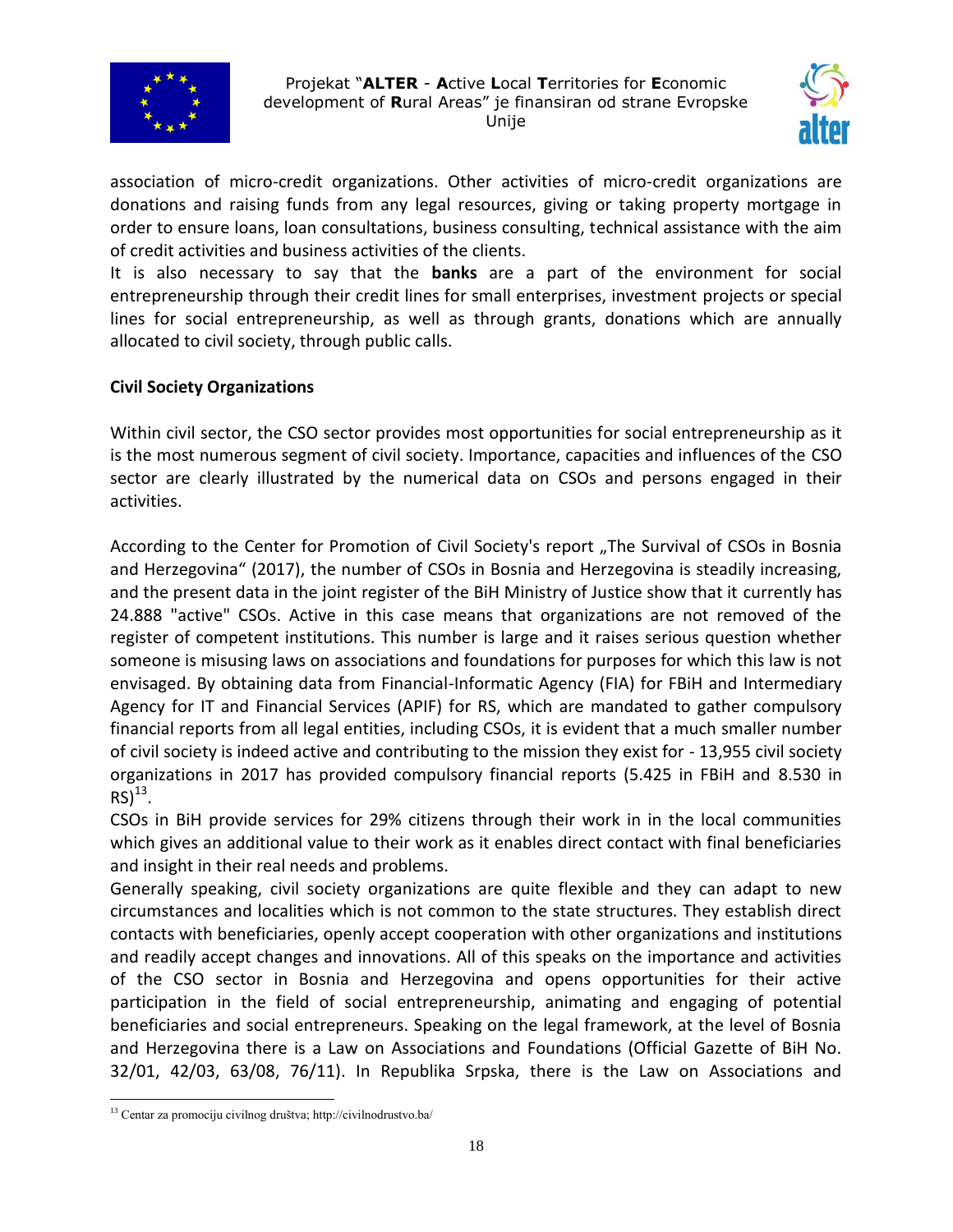



Foundations of Republika Srpska (Official Gazette of RS No. 52/01, 42/05), and in FBiH, Law on Associations and Foundations (Official Gazette FBiH No. 45/02), and some regulations on the Law on Humanitarian Work and Humanitarian Organizations (Official Gazette FBiH 35/98) which refer to representations of the foreign civil society organisations, licensees for their projects and supervision of their work. The Brčko District has its Law on Associations and Foundations (Official Gazette BD 12/02,19/07).

From the aspect of social entrepreneurship, all the laws prescribe that associations and foundations can have their own property, which is important as it can be movable and immovable property. Property can be inherited or donated. The activities are non-profit. The BiH law defines it in the following way "with the aim of realizing common or public interest, but with no intention to acquire material gain". The entity laws prescribe the same i.e. "the basic purpose in not material gain."

Speaking of the economic activity (profitable activity), the state law determines that economic activities can be done only if the purpose of these activities is to achieve the aims prescribed by the statute. The law of Republika Srpska also provides possibility for conducting economic activities which are linked to the aim of the association and this was confirmed by regulations that the income surplus gained in economic activities must be invested in the basic statutory activities and it cannot be directly or indirectly allocated to the founders, members of the association, management bodies which does not refer to appropriate reimbursements, costs related to the statutory activities etc. The

Federal law prescribes norms only for conduction of the non-related economic activities (that are not directly related to the aims and activities of the associations and foundations) and that can be conducted through a separately established legal person. There is the right to establish a separate subject for economic or other activities. The Federal law conditions allocations of such profit only for the aim determined by the statute of the association and conducting the activities of the association – founder. There is the same regulation in the state law. This provides a broad legal framework for the activities directed to social entrepreneurship and establishing organizations for social entrepreneurship.

From the above stated, it can be concluded that it is allowed to conduct economic activities if the primary purpose is not the profit gaining and if these activities are related to the aims and activities of the association and foundation. However, when it comes to unrelated activities, a legal person must be established i.e. subject through which such a business activity can be conducted.

When all of this is linked to possibilities provided by the public sector it is clear that there are great potentials for the social entrepreneurship. In FBiH, there is the Law on Social Protection, Protection of the Civil Victims of War and Protection of the Families with Children (Official Gazette FBiH No. 36/99, 54/04, 39/06, 14/09). Article 3 of this Law separates competencies in the field of social policies between the competent ministry at the FBiH level and competent cantonal ministries. In Article 4, the law allowed that the activity of social protection, protection of the civil victims of war and protection of the families with children can be implemented, besides the social protection institutions, humanitarian organizations, citizens associations,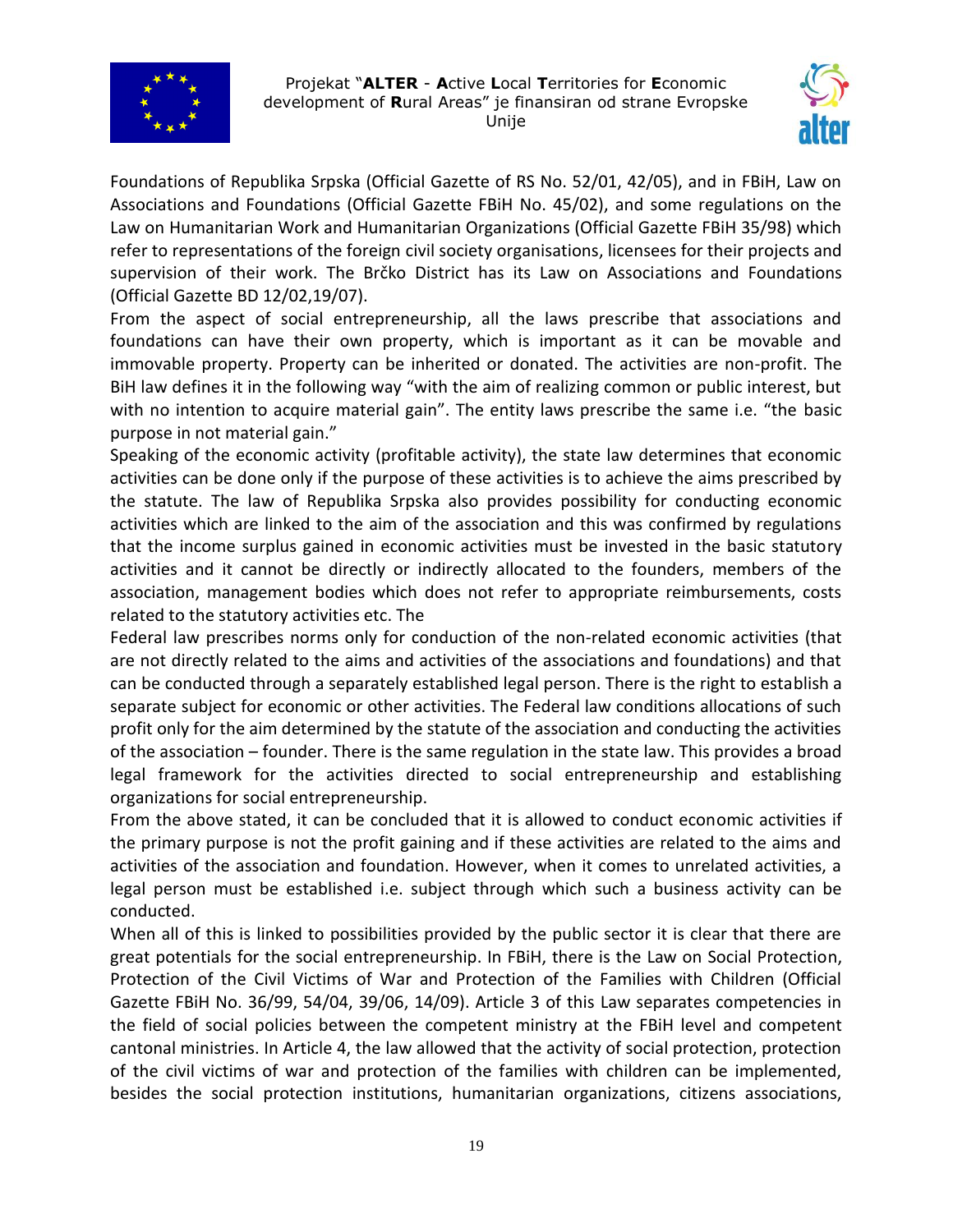



religious associations and organizations established by individuals and foreign and legal persons. The Law on Social Protection of RS (Official Gazette No. 37/12) delegates competences in the field of social protection among the entity government and units of local self-government – municipalities. Social protection can be obtain and license for work and they are registered in the Registry of institutions of social protection with the competent ministry.

There is one more law which provides possibilities for social entrepreneurship. The Law on Freedom of Religion and Legal Status of Churches and Religious Communities in Bosnia and Herzegovina (Official Gazette BiH 5/04), gives possibilities to churches and religious communities to found enterprises, health and education institutions of different kind and level, which are legally equal to those founded by the state or other authorized bodies and they can conduct certain activities. Such a board authority gives a possibility for the society to initiate and support activities in the field of social and health protection, culture and education as well as production of certain goods (fruit, wine, cheese, herbs, medicines etc.) Combinations of all the models and sectors are possible which is an advantage and challenge for social entrepreneurs to find a combination that will give best results for the society and themselves and enable them to gain profit that will be reinvested in the same or some other activity of social entrepreneurship and thus strengthen the whole sector.

## **Public-civil-private Partnership for Development of Social Entrepreneurship in BiH**

In the broadest sense public-private-civil partnership is a group of joint initiatives of public, private and non-profit sector where each sector actively takes part in planning and decisionmaking. In a more narrow sense, public-private-civil partnership refers to cooperation within which public, private and public sector are joining the resources and expert knowledge in order to satisfy a public need through adequate allocations of resources, risks and awards. Publicprivate-civil partnership involves a wide range of actors representing these sectors. Globalization, decentralization and increasing interest for the social responsibility of the companies and investments for the poor have changed the perception of responsibilities among the government, business sector and civil society organizations.

Therefore, the field of social entrepreneurship opens great possibilities and requires cooperation, supplementing and overlapping, coordination and synergy among all three sectors. The need for public-private-civil cooperation is more evident at the local level which is the most important for development of social entrepreneurship. For example, social enterprises cannot respond to all the challenges of the business environment and investment climate by themselves and they must lean upon local authorities and services providers i.e., CSOs. Civil society organizations contribute to the efforts for sustainable local and socio-economic development through their activities directed to protection of the vulnerable groups. This partnership includes a wide range of partners by integrating new forms of social dialogue at the local level which is called "dialogue among actors" or "multi-party social partnership". Partnership and dialogue amount the actors of this process are a necessary tool for the local development. The extended dialogue among the actors is necessary for the success of public-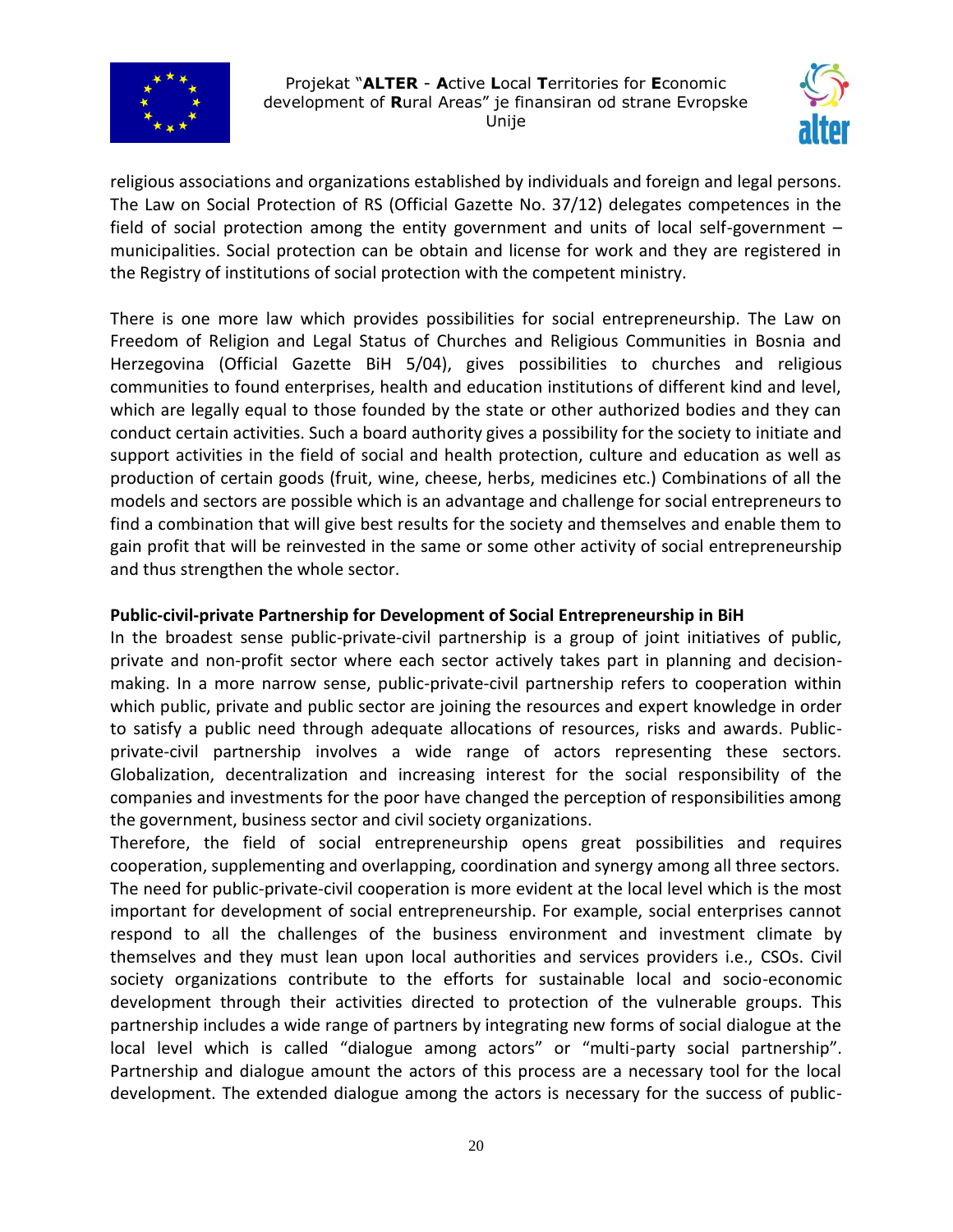



private-civil partnership as it enables identification of the common problems and strategies for development at the state and local level. Public-private-civil partnership enables (local) authorities, business sector and civil society organizations to respond to the social problems in a faster and more effective ways through joint work and joining the capacities and knowledge. Public-private-civil partnership enables increased social cohesion, cheaper usage of resources, improved provision of social services, promotion of employment and good governance. Publicprivate-civil partnership is necessary in social entrepreneurship which is obvious if analyzed from the market aspect.

Namely, social entrepreneurship occurs in different forms and in different ways, but there are two dominant ways: through social employment when through programs, projects or in specialized enterprises certain categories of population are being employed or in specially formed economic subjects. Social entrepreneurship functions in the market economy. Generally speaking, the support to its development requires the state measures for strengthening socially responsible economies and enterprises. Every market for social entrepreneurship has its own characteristics and market laws (here the basic law is the law of supply and demand) and therefore it is not different from the usual market risks: unregulated and unstable market, legal framework, liquidity and non-liquidity of goods and services, improper planning and marketing, poor management of the entrepreneurial subjects (its potentials) etc. On the other hand, by appropriate laws and measures of the economic policies and programs for development of social entrepreneurship market risks can be mitigated and development of social entrepreneurship can be actively initiated.

All the sectors in the market have their aims. The state sector works on creating laws, and solve social problems, the private sector wants profit, and civil sector aims to make new values based on the needs and interests of the citizens in a more just social relations. In order to start the cycle of social entrepreneurship, it is first needed to determine the existence of the market i.e. the need for goods and services, competition, specific goods and services to be presented at the market and if this would be payable, the available resources, what is the time period for expecting the results, what to do in the case of failure and other segments that are usually taken into account when deciding to start economic activity. Considering that the civil society sector and state sector usually do not have capacities to make such an analysis, the key role belongs to the private sector.

On the other hand, the state will enable the legal framework and regulations needed for the smooth and effective implementation of the social entrepreneurship activities, while the CSO sector can work an examining potential donors, sponsors or partners ready to invest in social entrepreneurship, training and inclusion of the target groups that have potentials and real needs to get involved in the social entrepreneurship activities. This example clearly illustrates that only through coordination of the activities of the public, civil and private sector there can be effective development and sustainability of social entrepreneurship.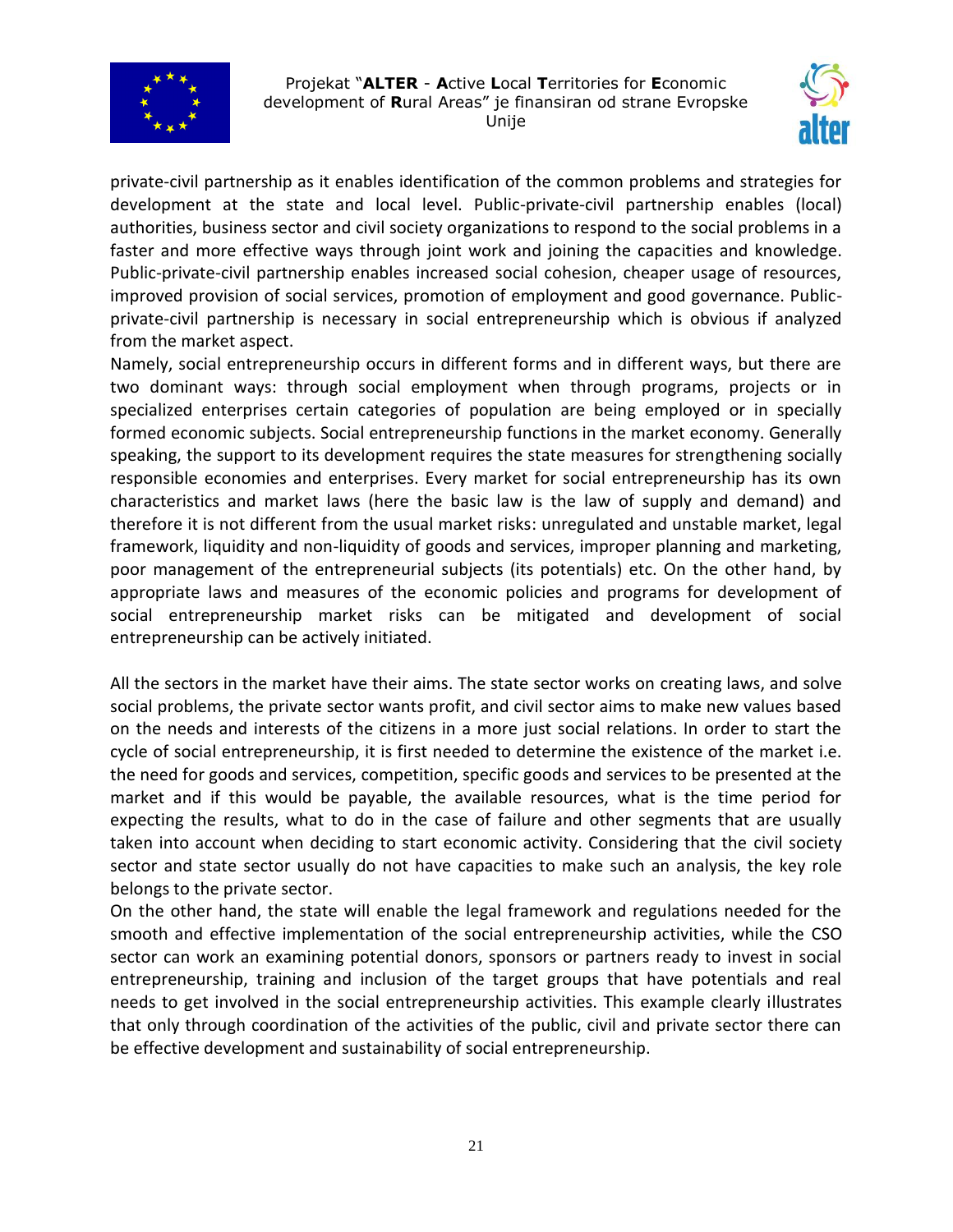



# **Conclusions and Recommendations for Development of Social Entrepreneurship in Bosnia and Herzegovina**

The study conducted by the Center for Promotion of Civil Society within the SmartStart Project  $(2015-2019)^{14}$  shows that it is one of the most difficult obstacles for anyone who, when launching a social enterprise, is the lack of the appropriate legal framework. The lack of a clear legal framework for CSOs that have economic activity has led to the search for alternative routes, e.g. to register as small businesses (llt.), crafts, or to continue maintaining economic activity as long as possible at an informal level. Bureaucratic procedures also present difficulties in interacting with public institutions, and in some cases this leads to a lack of appropriate recognition for organizations providing service to society.

It is very difficult to accurately estimate the number of social enterprises in Bosnia and Herzegovina due to the lack of official registration data and the diversity of operational definitions for "social enterprises". At this point, companies declare themselves to be social enterprises based on their own perception of that concept. Individual definitions of the term "social enterprise" vary considerably and hinder the general public discussion on state level. Moreover, the lack of official definitions means that quantitative analysis of the importance of the sector of social enterprises is not possible.

Attempts to create a legal framework for social entrepreneurship are welcome and desirable, but a stronger political will is needed in this process<sup>15</sup>.

According to publication "Models of Social Entrepreneurship in Bosnia and Herzegovina"  $(2015)^{16}$  produced by Youth Employment Project and The School of Economics and Business Sarajevo, there is no platform for social enterprise development in Bosnia and Herzegovina.

This can be explained by the lack of information about European experiences, models and the possibilities of Bosnia and Herzegovina and the needs related to social entrepreneurship. In this context, it is recommended to establish a platform for social entrepreneurship, as well as to inform, sensitize, educate and train individauals on social entrepreneurship. This includes:

• Strategy and policy creators in Bosnia and Herzegovina at all levels, from local to state, have to receive adequate presentation of the European concept of social entrepreneurship as a potential solution to the problems of youth unemployment in rural and urban areas, social inclusion of vulnerable and marginalized groups such as people with disabilities (civilian and war veterans), former addicts, convicts, domestic violence victims, long-term unemployed, as well as the ability to obtain technical and financial support from European institutions and organizations for social entrepreneurship;

 $\overline{a}$ 

<sup>&</sup>lt;sup>14</sup> SmartStart is a project aimed at increasing the influence of civil society in Bosnia and Herzegovina, Macedonia, Montenegro, Serbia and Turkey through technical and financial support for 100 civil society organizations to develop social entrepreneurship and innovation in their work.<br><sup>15</sup> Centar za promociju civilnog društva;<http://civilnodrustvo.ba/>

<sup>&</sup>lt;sup>16</sup> Youth Employement Project[; http://yep.ba/](http://yep.ba/)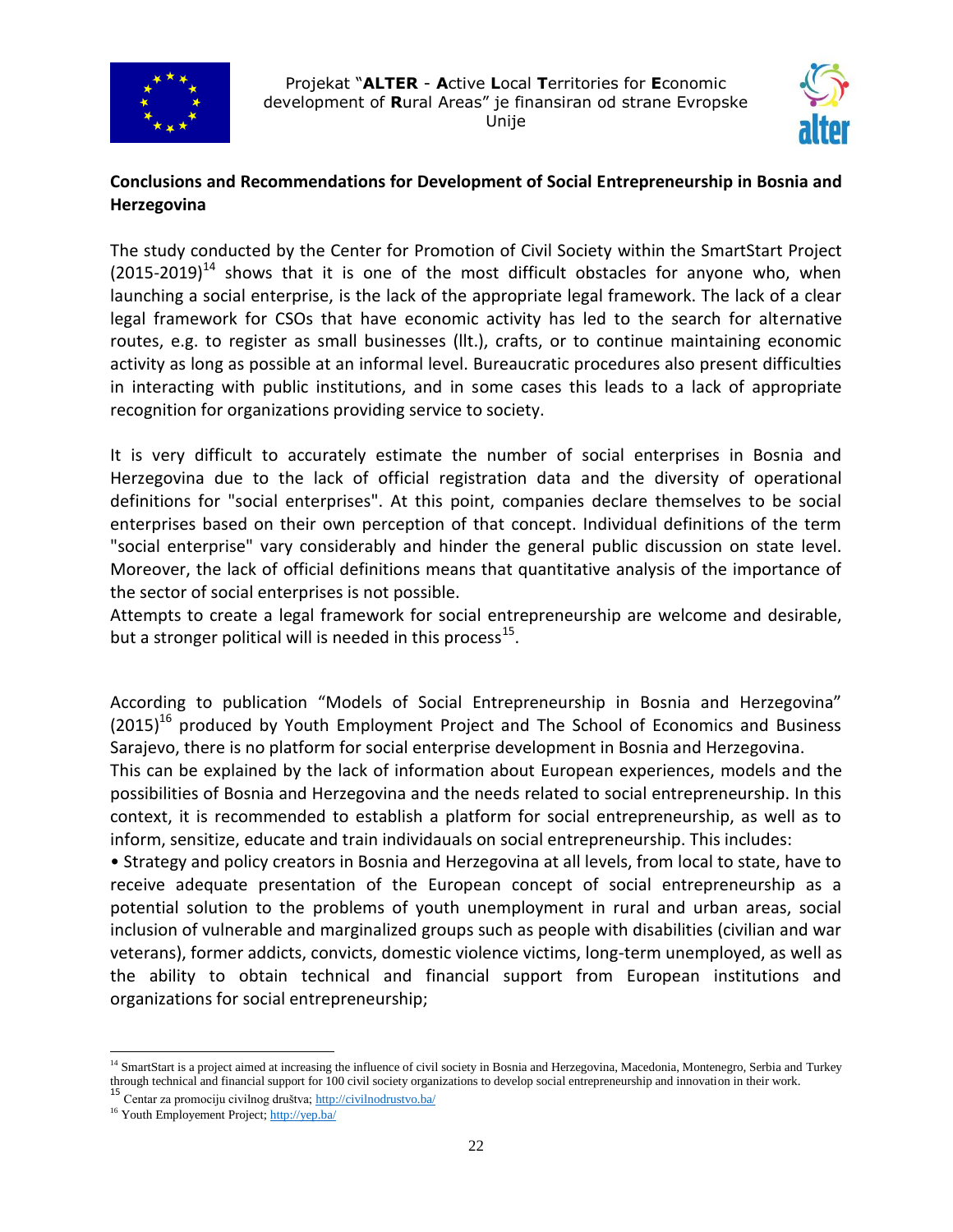



• The wider public - the media in particular - also needs relevant, adequate and timely information on social entrepreneurship in Europe by 2020, taking into consideration current situation in BiH;

• All target groups (unemployed young people in rural and urban areas, long-term unemployed, vulnerable and marginalized groups) need complete, adequate and timely information, education and training related to the benefits and costs of social entrepreneurship to apply European models and experience in Bosnia and Herzegovina.

It is necessary to make social entrepreneurship visible through strategies and policies of public sector (horizontally and vertically), from local to entity to state level, including through the development of the media strategy for the promotion of social entrepreneurship:

- In the general public
- In the business sector (private businesses, employers' associations)
- In the civil society sector
- In the labor market (employment bureaus, job search clubs, unemployed persons, employed persons, business owners, employers)
- In education programs (primary, secondary and tertiary education as a special subject/class or ensure a certain number of lessons within a relevant subject or as a special training)

A partnership in the promotion of social entrepreneurship is recommended. Actors such as public employment bureaus, ministries, municipalities and international projects need to coordinate their activities in developing and supporting concrete models of social entrepreneurship. Based on the conducted analysis replication of the cooperative model for the production of raspberries developed by Swiss Caritas, as model of social cooperatives in BiH is recommended, namely to:

- Replicate in other areas of Bosnia and Herzegovina;
- Replicate with other cultures (other types of berry fruit, medicinal herbs, and other agricultural crops);
- Greater promotion and greater visibility of these cooperatives as models of social entrepreneurship in Bosnia and Herzegovina, but also in Europe;
- Incorporate this model into development strategies and policies at all levels (from local to cantonal/regional and entity to state) as well as into strategies of international organizations and institutions for Bosnia and Herzegovina in the period up to 2020 and 2027 and in relevant sectors (agriculture, subsidies for agricultural production, spatial planning, manufacturing and food processing, interior and exterior trade, taxes etc.)

The existing entrepreneurial environment requires restoration and upgrading through the development of social entrepreneurial incubators with special reference to the coworking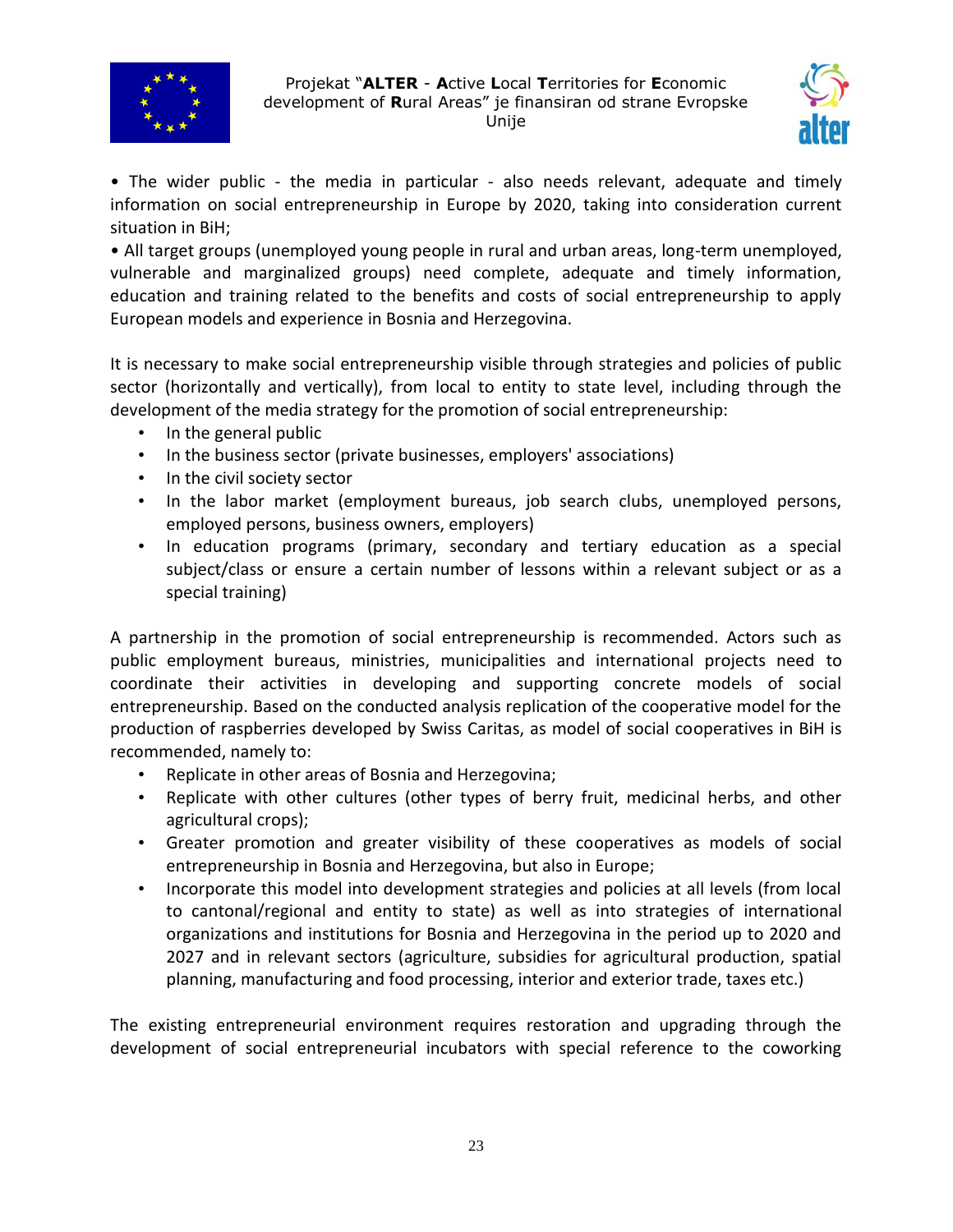



model<sup>17</sup>. It is crucial that actors who create, support and empower unemployed through the coworking model understand the importance of the social effects of the world's fast growing phenomena.

The fundamental reason for creating co-working space is the need of underdeveloped small and middle enterprises and the growing number of unemployed and freelancers for more accessible collaborative workplaces to exchange ideas and business networking with administrative support that would ensure the efficiency of their day-to-day business activities, thus enabling space users to focus on the development and commercialization of their own ideas and products.

The main goal is to increase the number of employed and to enable the growth and competitiveness of small local companies by building a unified business community.

Coworking spaces should offer an innovative approach to cooperation and team building from various areas with support from experts with goal to develop new business ideas and products. Basic activities can be grouped into 5 coworking modules:

- Providing business infrastructure: designing and establishing coworking centers in existing abandoned areas or areas of similar purpose (for public use); renovation of the basic rooms and common working space; renovation of the conference center; installation of IT equipment and communication infrastructure.
- Establishing business support infrastructure: designing an effective management strategy and development of a sustainability strategy; establishing "front office" (for the purpose of administrative support to members by securing operations such as protocol, mail reception, faxing, invoicing, telephone system and meeting arrangements); establishing support in accounting and legal advice; establishing advisory services (project management, brainstorming, management, financing opportunities, access to subsidies).
- Creating a coworking community: reaching out to the unemployed with ideas and enthusiasm, then entrepreneurs, individuals with non-commercialized ideas, and small and middle enterprises; organization of events and brainstorming sessions aimed at improving the coworking community; providing support to community members on their projects; strengthening social networks at an individual level.
- Strengthening the capacity of coworking space: organizing workshops and seminars on specific topics to make the community more innovative; facilitating participation in local and international events; facilitating the growth of business ideas; mentoring to unofficial start-up and start-up companies (individuals) - active members of the community; the possibility of strengthening individual capacity of unemployed;
- Project visibility and dissemination: development of marketing and sponsorship strategy; a special focus on social online media; web promotion: online membership profiles,

 $\overline{a}$ <sup>17</sup> Coworking is a style o[f work](https://en.wikipedia.org/wiki/Employment) that involves a share[d workplace,](https://en.wikipedia.org/wiki/Workplace) often an [office,](https://en.wikipedia.org/wiki/Office) and independent activity. Unlike in a typical office, those coworking are usually not employed by the same organization. Coworking is a social gathering of a group of people who are still working independently, but who share values and who are interested in the synergy that can happen from working with people who value working in the same place alongside each others.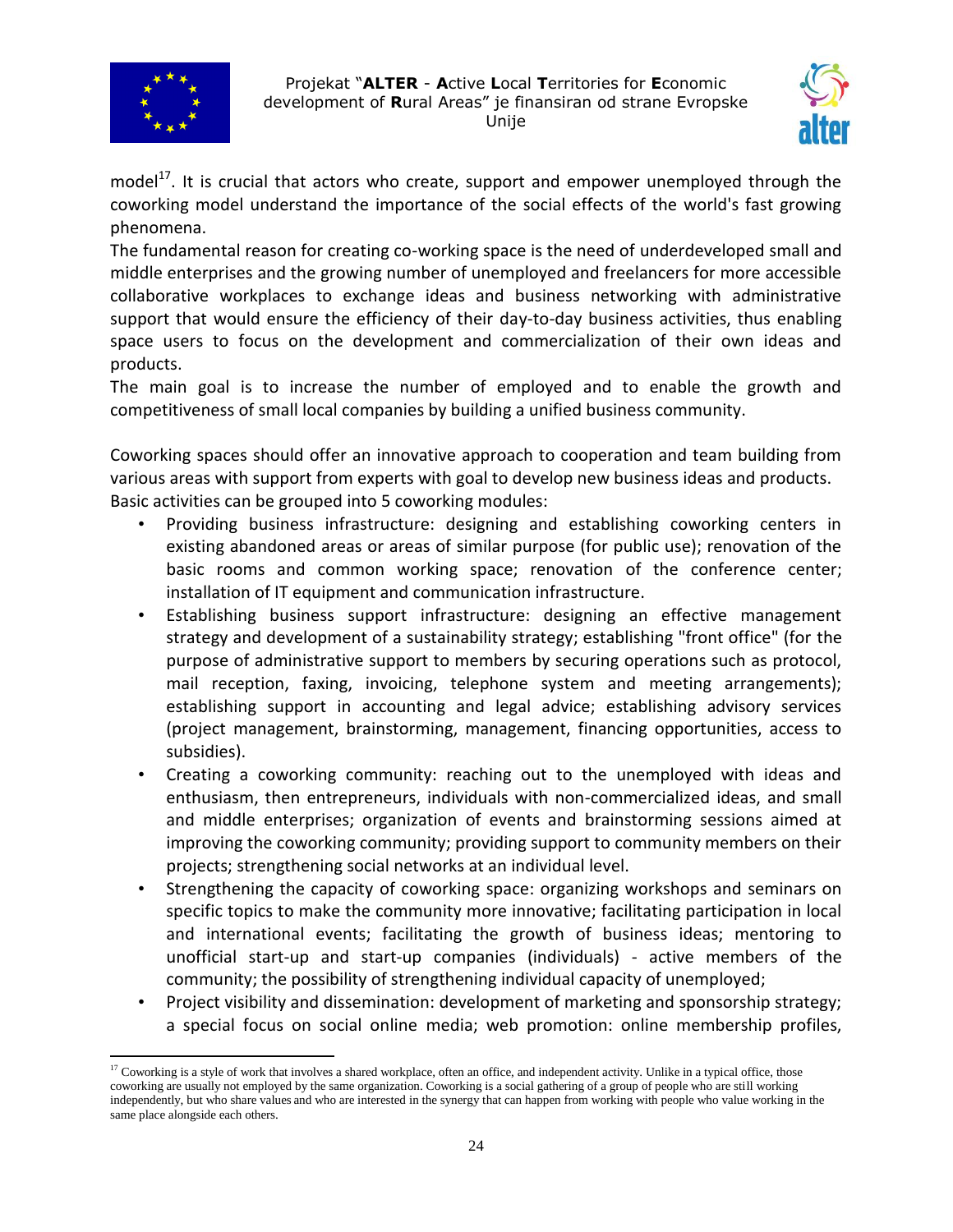



online promotion of events and launch of entrepreneurship blogs; establishing cooperation with business angels, potential investors and representatives from the economy and the public sector.

## **Examples and Good Practices of the Social Entrepreneurship Activities in BiH**

Since there are different legal possibilities to register social enterprise as discussed above, there is no precise data on current number of social enterprises in BiH. However, data gathered and provided by the Center for Promotion of Civil Society shows that there is 223 social enterprises (40 in FBiH and 183 in RS). Following are some examples of operative and successful social enterprises active in area of rural development and agriculture.

General agricultural cooperative **"AGROFARM" Žepče** was founded in February 2005, as an institution for service and support to agricultural producers of this region and beyond. Main goal is organizing production processes and promotion of local products and creation of a recognizable brand by quality, both on domestic and international markets. Since its establishment until today number of positive results in working with over 100 cooperants have been recorded while number of the cooperants steadily increase. Agrofarm is member of AgroMAP network in BiH which gathers collectors, growers and processors of medicinal and aromatic plants that in year 2018 outgrow into the AgroMAP Cluster. In cooperation with Association of Entrepreneurs and Employers Žepče (UPIP), "Agrofarm" organizes and conducts production and distribution of juices, jam, sauces, apple chips and also provide services of drying of herbs, fruits and vegetables.

There is also number of development projects that have been successfully implemented: starting up the greenhouse production; launching the production of vegetables in the open field; raising orchards of different fruit (apples, pears, plums, raspberries, walnuts and other); cultivation and production of medicinal and aromatic herbs; production and distribution of essential oils (*Melissa Officinalis; Pinus Sylvestris; Abies Alba; Picea Abies; Lavandula Agnustifolia; Artemisia Abrotanum; Salvia Officinalis; Rosmarinus Officinalis; Agnus Castus*); and production and distribution of soaps, balms, creams, tinctures, shower gels, anti-age serums, tonics, massage oils, hydrolate - floral waters;

Association Bosper is the founder and owner of the company limited liability company **Plant d.o.o**. which was established in January of 2006 in order to secure quality seedlings for Bosper's beneficiaries and citizens. Basic activity of Plant d.o.o. is the production of vegetable seedlings for greenhouses and open field production. In Plant d.o.o. there are modern conditions and capacity for production of seedling in terms of qualified personnel, equipment and space for experimental production and company is fully capable to produce high-quality seedling nursery products for intensive vegetable production. Plant d.o.o. key products are: container transplant vegetables - tomatoes, peppers, cucumbers, salad seedlings and soybeans & wheat production as well as strawberry seedlings - import FRIGO seedlings – 500.000/year and own production of